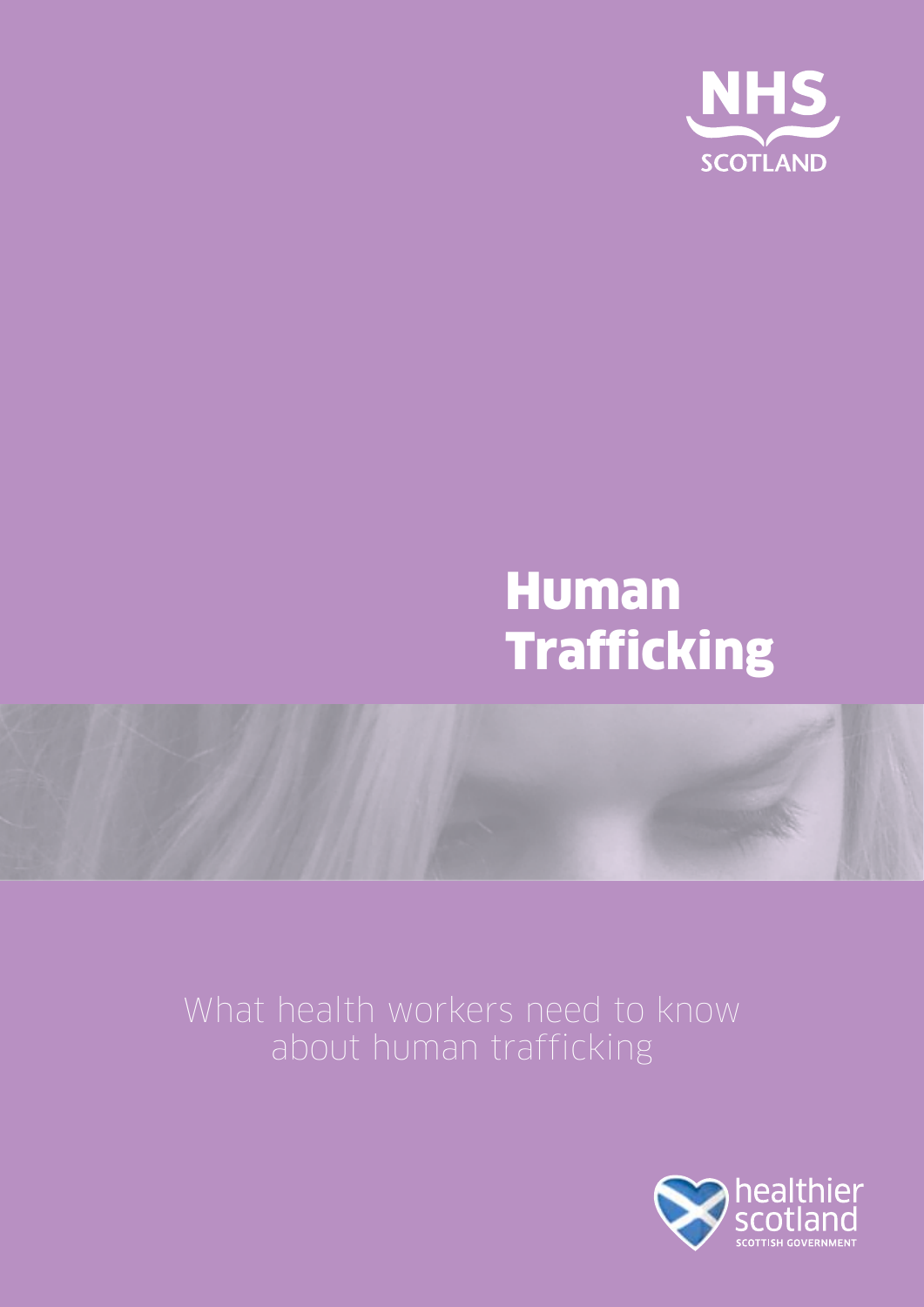### Foreword

Trafficking in human beings is a shameful and abhorrent violation of human rights. The use of deception, coercion and abduction to enslave people into situations of commercial sexual exploitation, forced labour or domestic servitude is an affront to all civilised societies.

While the global picture of human trafficking is alarming, the exact magnitude of the problem in Scotland is not yet clear. What is clear, however, from the recent Equality and Human Rights Commission investigation into trafficking in Scotland is that we are not immune from this modern-day slavery. The testimony given to the inquiry by people trafficked in and across the country revealed horrific cases of prolonged and sustained abuse.

Combating this pernicious trade demands a concerted and coordinated approach within and across agencies. The contribution of the NHS to such an approach is important given the severe and often enduring health impact of trafficking. Indeed, health services may be the first external link that trafficked individuals have to get out of a very harmful situation given the way in which their freedom of movement is curtailed and contact with agencies limited.

Victims may be deeply traumatised by their experience, particularly in situations of sexual exploitation. They may be distrustful and fearful of authorities which may affect their ability to seek help and support or to engage with the police. A sensitive and victim-centred response from healthcare staff can allay some of these fears and encourage them to access help and protection. Working with relevant experts, they can refer vulnerable individuals on to secure and appropriate support.

Many healthcare staff will be unfamiliar with human trafficking and the ways in which victims may present. This guidance is intended to raise awareness of its health consequences and assist them in identifying and responding to victims of this crime. In this way health practitioners can be a vital link in the chain of care which may provide victims with a route out of trafficking.

Eliminating human trafficking is a complex and difficult task, requiring co-operation and good communication across all sectors. Improving our response within the NHS will afford victims care and protection and contribute to our wider framework of anti-trafficking measures.

Cila Sturgeon

Nicola Sturgeon Cabinet Secretary for Health, Wellbeing & Cities Strategy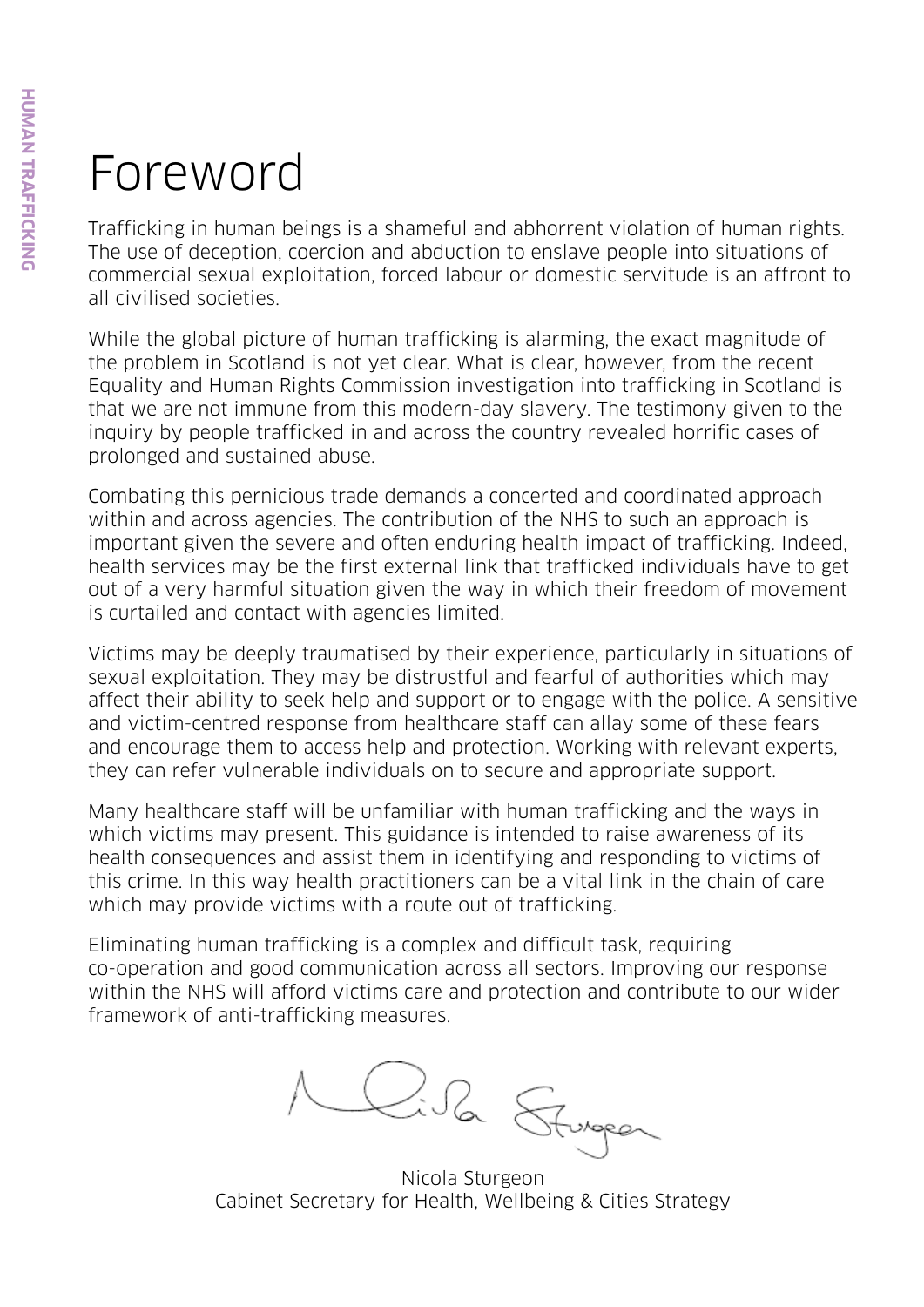### Contents

| Who is this guide for?                       | $\overline{2}$ |
|----------------------------------------------|----------------|
| What is human trafficking?                   | 3              |
| Who is at risk?                              | 6              |
| How human trafficking affects health         | $\overline{7}$ |
| What is in place to help trafficked persons? | 9              |
| Your role as a health worker                 | 11             |
| What every health worker can do              | 12             |
| <b>Identifying human trafficking</b>         | 13             |
| <b>Supporting disclosure</b>                 | 14             |
| When you suspect someone has been trafficked | 16             |
| <b>Support for staff</b>                     | 20             |
| <b>Further information and referral</b>      | 21             |
| <b>References</b>                            | 23             |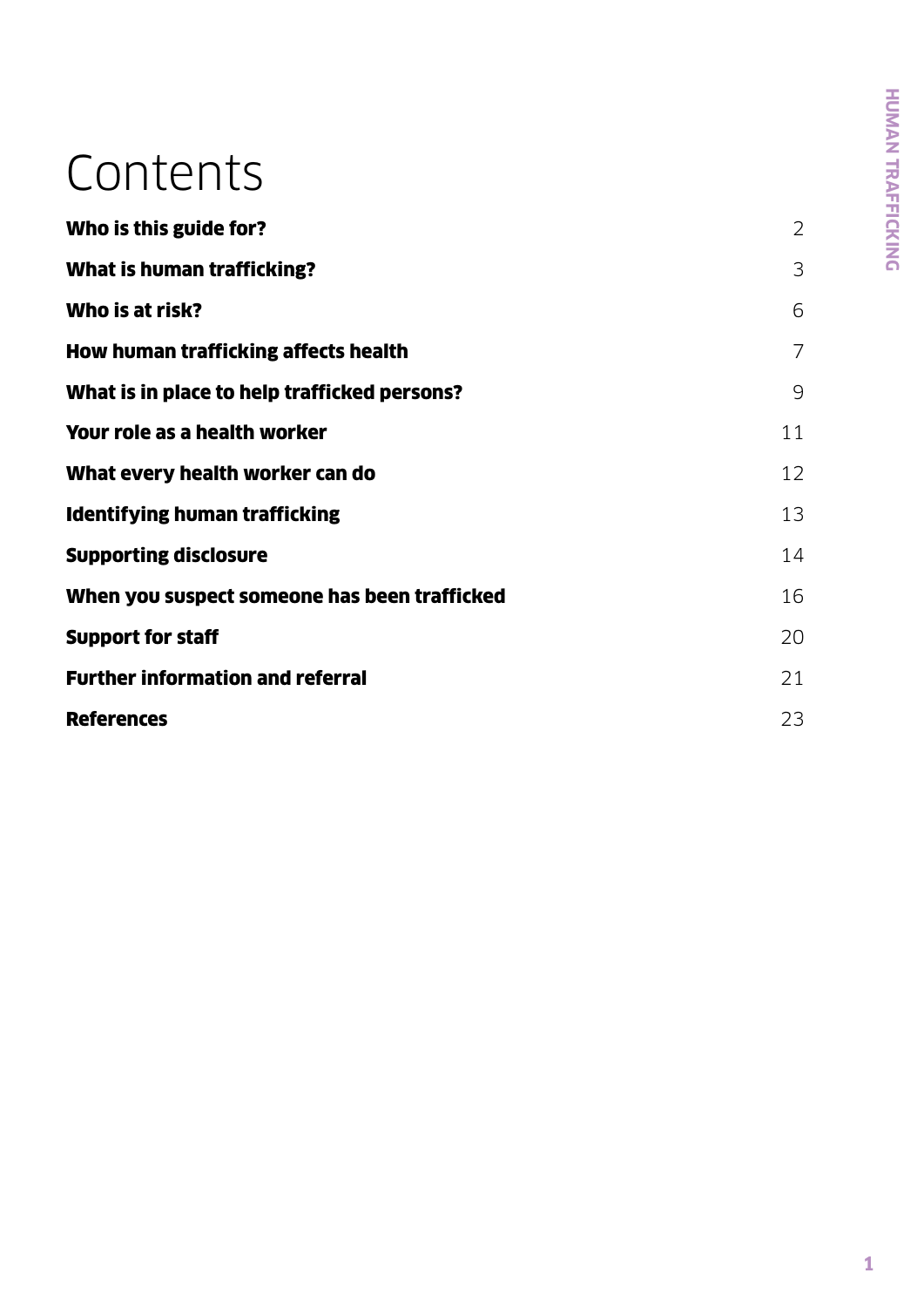### Who is this guide for?

Trafficking in human beings is a global problem and, although precise UK data on prevalence are not available, the evidence suggests this is growing in scale. As a signatory to the Council of Europe Convention against Trafficking in Human Beings, the UK has endorsed an Action Plan to tackle this issue. The provision of healthcare to victims, or possible victims, of trafficking is one of our international obligations.

The health consequences for those subjected to trafficking can be profound and enduring given its association with physical and psychological harm. This guide provides practical information on the health needs of trafficked people, and outlines the role of the health worker in identifying and responding appropriately to these needs.

As a health worker you are in a unique position to respond to victims of trafficking. You are not expected to be an expert or to provide everything a patient needs, but you can play a crucial part in improving the immediate and long-term health impact on all those affected.

This guide covers the range of situations into which people may have been trafficked. Given the prevalence of trafficking for the purposes of sexual exploitation, however, staff are also encouraged to access the following range of practice guides on gender-based violence which contain further information on working with victims of sexual violence:<sup>1</sup>

- What health workers need to know about gender-based violence: an overview
- Domestic abuse
- Rape and sexual assault
- Childhood sexual abuse (adult survivors)
- Commercial sexual exploitation
- Stalking and harassment
- Harmful traditional practices (for example, forced marriage, female genital mutilation, and so-called 'honour' crimes)

**This guidance does not include victims of child trafficking. Separate guidance exists on responding to children who have been trafficked. Please refer to 'Safeguarding children in Scotland who may have been trafficked' available at** 

[www.scotland.gov.uk/Publications/2009/02/18092546/0](http://www.scotland.gov.uk/Publications/2009/02/18092546/0)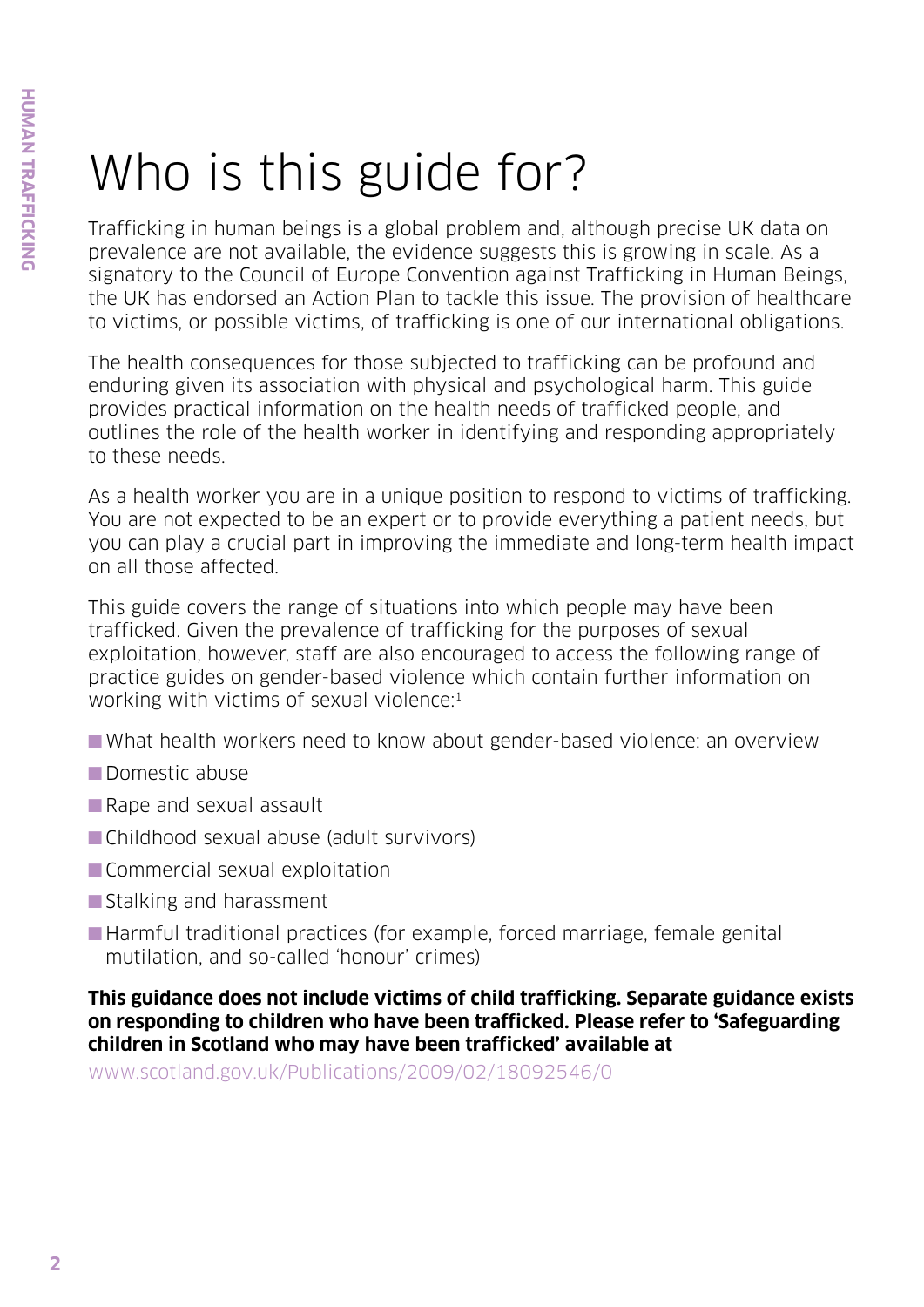## What is human trafficking?

**The definition of trafficking in human beings is contained in Article 4 of the [Council of Europe](http://www.coe.int/t/dg2/trafficking/campaign/Source/PDF_Conv_197_Trafficking_E.pdf)  [Convention on Action against](http://www.coe.int/t/dg2/trafficking/campaign/Source/PDF_Conv_197_Trafficking_E.pdf)  [Trafficking in Human Beings](http://www.coe.int/t/dg2/trafficking/campaign/Source/PDF_Conv_197_Trafficking_E.pdf). The UK ratified the Convention on 17 December 2008 and became bound by its terms on 1 April 2009.2**

Trafficking in human beings consists of three core elements namely:

- $\blacksquare$  the action the recruitment. transportation, transfer, harbouring or receipt of persons
- $\blacksquare$  the means the threat or use of force or other forms of coercion, of abduction, of fraud, of deception, of the abuse of power or of a position of vulnerability or of the giving or receiving of payments or benefits to achieve the consent of a person having control over another person
- $\blacksquare$  the purpose the exploitation of the prostitution of others or other forms of sexual exploitation, forced labour or services, slavery or practices similar to slavery, servitude or the removal of organs

The Convention specifies that when children (i.e. under 18 years old) are trafficked, no violence, deception or coercion needs to be involved: simply transporting them into exploitative conditions constitutes trafficking.

Often trafficked people have taken what is presented as a job opportunity, are lied to about the work, pay and conditions, and subsequently find themselves in situations akin to slavery. People are trafficked both across and within the borders of a state.

The primary purposes for which they are trafficked are:

- Sexual exploitation: forcible or deceptive recruitment for prostitution or other forms of sexual exploitation
- **Domestic servitude**: employment in private homes where ill treatment, humiliation and exhausting working hours are common. This can also involve sexual and physical abuse
- **Bonded/forced labour**: in construction, agriculture, horticulture, marine farming, textiles, catering, nail bars, care homes, and car washes. This can also include forced involvement in illicit activities such as cannabis cultivation and pirate DVD selling
- Child trafficking: for begging, benefit fraud, illegal adoption, forced marriage, domestic servitude, sexual exploitation

#### **Smuggling**

There are important differences between smuggling and human trafficking. Smuggling is usually the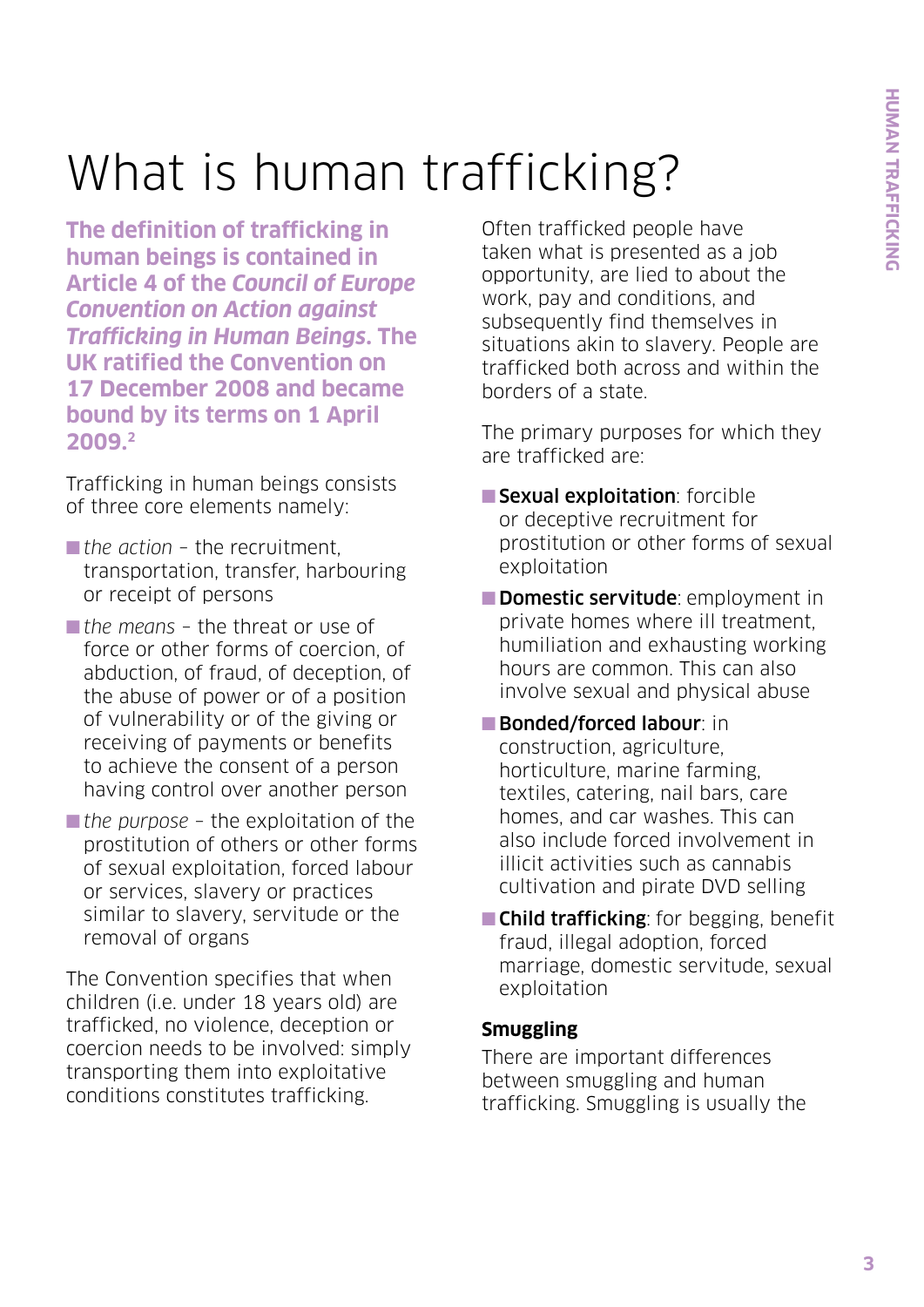illegal movement of people across a border for a fee. The relationship with the smuggler ends at the point of destination and the smuggled person is free. In trafficking, the relationship is an ongoing one of exploitation and commodification from which the trafficker continues to profit.

There are also cases where people who set out to be smuggled become victims of trafficking during their journey and are vulnerable to exploitation on arrival at their destination. Women are at increased risk of sexual violence during this process.

#### **How common is it?**

Precise data are unavailable given the hidden and criminal nature of human trafficking and its complexity. The International Labour Organisation (ILO) estimates that at any given time there are some 2.5 million people worldwide who have been trafficked and subjected to sexual or labour exploitation3.

Much of the focus has been on trafficking for sexual exploitation which, according to the UN Global Report on Trafficking in Persons, accounts for 79% of human trafficking.4 This refers primarily to detected cases, however, and it is likely that forced labour crimes have been under-estimated given the lack of reporting in this area. The ILO therefore estimates that sexual exploitation constitutes around 43% of human trafficking.<sup>5</sup>

In 2010, research commissioned by the Association of Chief Police Officers (ACPO) estimated that of the 17,000 migrant women involved in off-street prostitution in England and Wales 2,600 had been trafficked, whilst a further 9,600 were vulnerable to trafficking. The majority of the women were from China and South East Asia with around 400 from Eastern Europe.6

A recent inquiry into human trafficking in Scotland noted that 134 persons were referred to the National Referral Mechanism (NRM) in Scotland over the 21 months from 1 April 2009 to 31 December 2010.7 This figure does not include those potential victims that do not consent to enter the NRM or those who have not been identified at all. Of the 134 identified, 91 were female and 43 male. Nearly all sex trafficking cases involved women, with a significant minority being under the age of 18. This was also true, though to a lesser extent, for trafficking into domestic servitude. Meanwhile, men were the majority of victims of trafficking into forced labour or labour exploitation, representing 34 of the 50 reported cases. $8$  The inquiry also found evidence that trafficking occurred throughout Scotland and was not confined to major cities.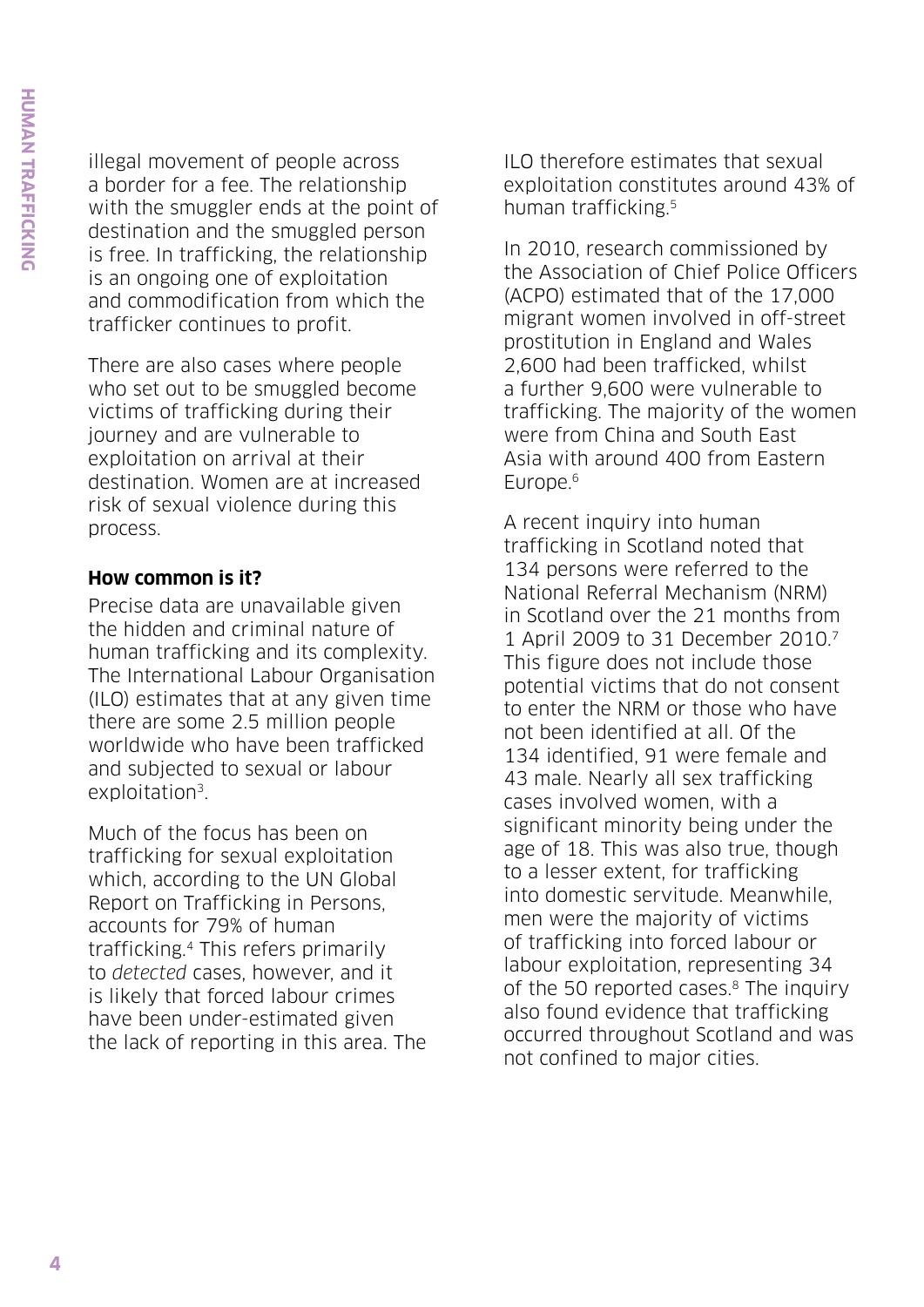In 2009 the UK Child Exploitation and Online Protection (CEOP) agency published a Strategic Threat Assessment, which built on the work of the 2007 scoping exercise.<sup>9</sup> It identified 324 children as being potential victims of trafficking or exploitation from data supplied covering the 12-month period from 1 March 2007 to 29 February 2008. A report for the Scottish Child Commissioner commented that the low numbers of child referrals to the UK Borders Agency (14) is in contrast with the survey returns for the study which suggested that over 200 children may have been trafficked in Scotland<sup>10</sup>

#### **How do traffickers maintain control?**

The system of control exercised by traffickers is maintained through intimidation, threats and violence. Although some victims are held in a state of captivity, under lock and key, others have some freedom of movement because of the psychological hold exerted by the traffickers. Some are subjected to horrific levels of violence and abuse. The most commonly deployed methods used to control trafficked persons are:

- Threats against them of beatings, sexual violence, and death
- Threats of violence against their families in their country of origin
- Removal of documentation passports, ID, immigration papers
- Debt bondage people are indebted for huge sums of money which they can't repay. Often they have been charged fees for 'arranging' their work which is subject to huge interest rates. Deductions are often made from their wages
- Curtailment of personal freedom and movement
- Lack of understanding of where they are – they may be moved around the country
- $\blacksquare$  Fear of authorities they may mistrust state agencies, and be told that they will be badly treated if they approach the authorities or arrested for breaking the law
- Keeping them isolated; exploiting their lack of language or awareness of their rights
- Threats of deportation by reporting their irregular immigration status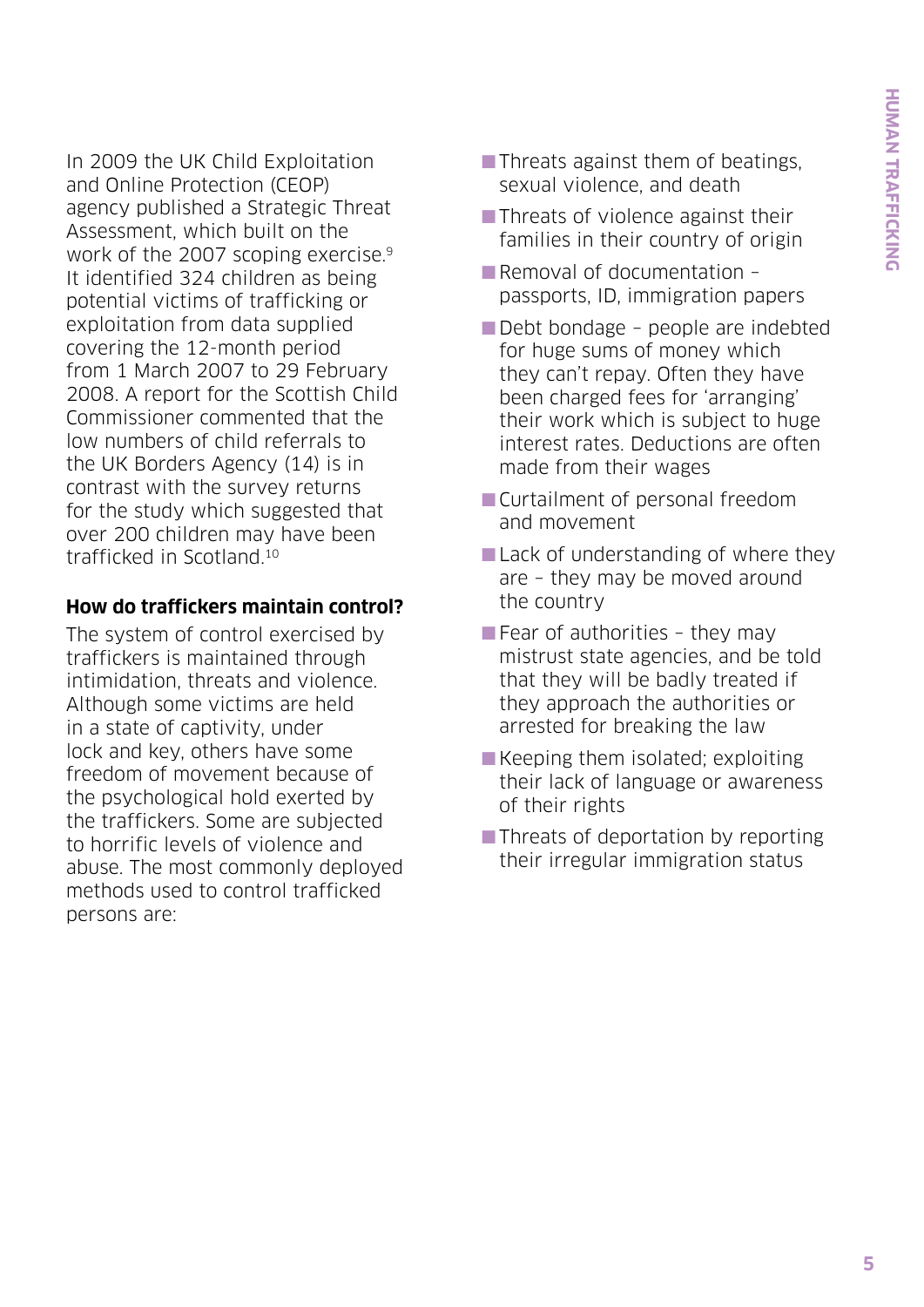### Who is at risk?

People are trafficked across the world. Importantly, they are not always illegal migrants**.** Legal immigrants, particularly from the newer EU member states, are also vulnerable to various forms of exploitation, since they can work legally without a visa and don't require fake documents. Victims from the UK have also been identified.

Many trafficked persons have sought to escape poverty, unemployment, war, or natural disasters within their own countries. Although many have poor educational attainment, a significant proportion have higher levels of education and have been seeking to improve their lives through migration. International estimates are that:

- 56% of trafficking victims are women and girls
- 44% of trafficking victims are men and boys
- The majority are aged between 16-30 years

■ Children estimated to account for 20% of human trafficking globally<sup>11</sup>

There are also gender differences in the experience of trafficking:

Male trafficking victims are more likely to be forced into areas such as construction, agriculture etc.12 Of those trafficked for commercial sexual exploitation 98% are women and girls. Similarly, in areas such as domestic servitude there are more female trafficked victims.

A European study found that many victims of sexual exploitation experience abuse **before** being trafficked13:

- 60% or women had been physically and/or sexually abused in their country of origin before being trafficked
- 26% had been abused by more than one perpetrator
- 12% had experienced forced or coerced sexual activity before the age of 15

'Abuse, deprivation and stress-filled or terrifying circumstances are all hallmarks of human trafficking'14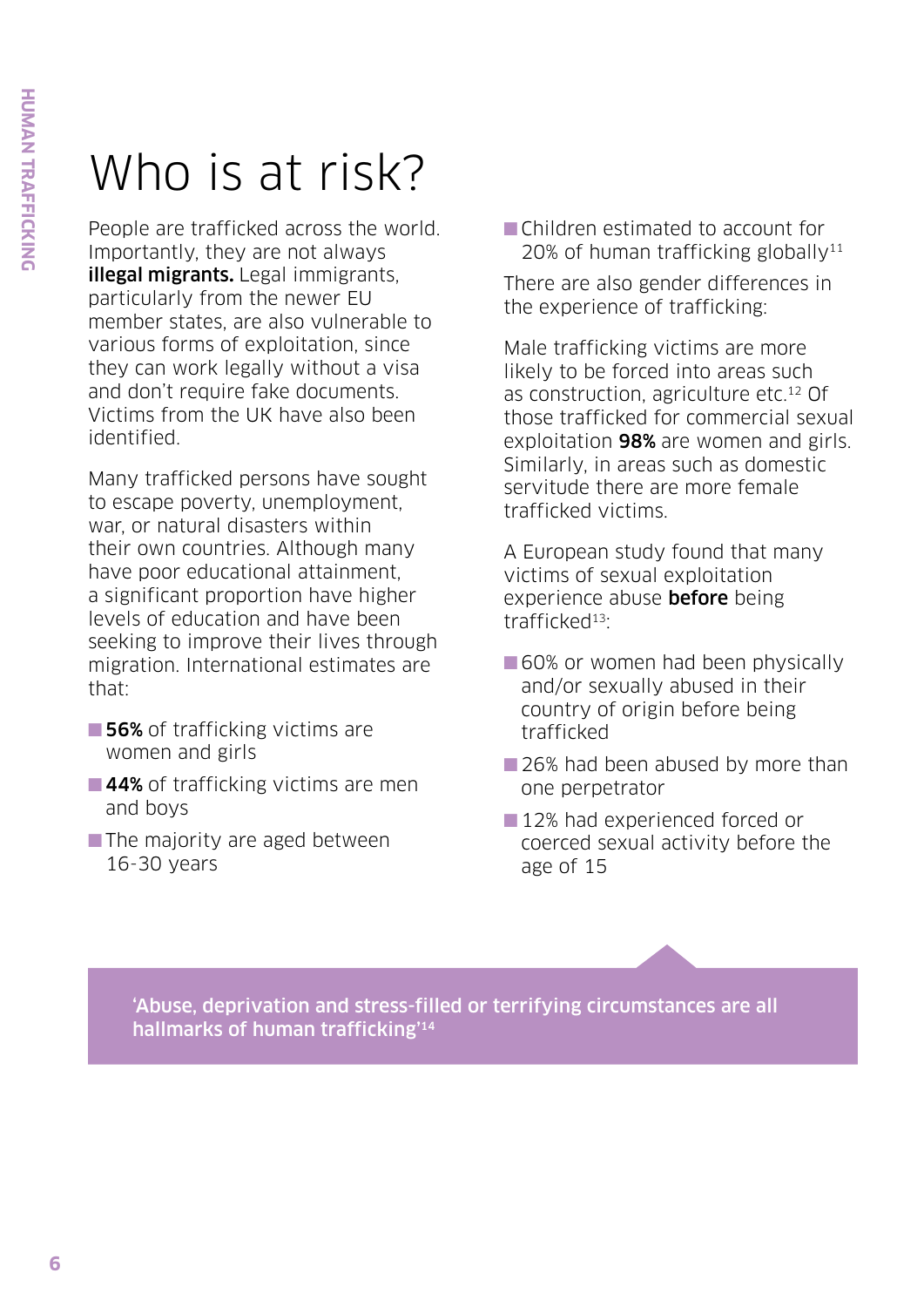### How human trafficking affects health

**The health impact for those subjected to trafficking can be profound and enduring; both in the health risks associated with exploitation and abuse, and in the longer-term psychological impact of being enslaved. In many instances, it is akin to the experience of victims of torture – being in a situation characterised by a lack of autonomy and control often compounded by a sense of fear, hopelessness and despair.**

**Most of the research on the health of trafficked persons has been with women who have been sexually exploited. There is less evidence on the health consequences of other forms of trafficking. Nonetheless, the exploitative nature of trafficking, and the likelihood of working in hazardous conditions will undoubtedly have cumulative health effects.**

Key influences on health include:

- Exposure to infectious diseases
- Repetitive physical, sexual and/or psychological abuse
- $\blacksquare$  Chronic deprivation e.g. food, sleep, shelter
- Hazards e.g. poor ventilation, sanitation, exposure to chemicals, bacterial/airborne contaminants; dangerous machinery, lack of protective equipment etc
- Pre-existing health condition there may be existing health problems that are exacerbated by trafficking

In the context of sexual exploitation, it is important to be aware of the likelihood of trauma, given the nature of the abuse sustained and the possibility of prior experience of physical and sexual abuse. In a study of women previously trafficked:

- 63% had more than **10 concurrent** health problems
- 56% had symptoms of Post-Traumatic Stress Disorder
- 95% were depressed
- 38% had suicidal thoughts

High levels of anxiety and hostility, chronic pain and headaches were also recorded.

The complexity of health needs has to be recognised. Additionally, the unpredictability and uncontrollability of traumatic events are highly predictive of an intense or prolonged psychological reaction.15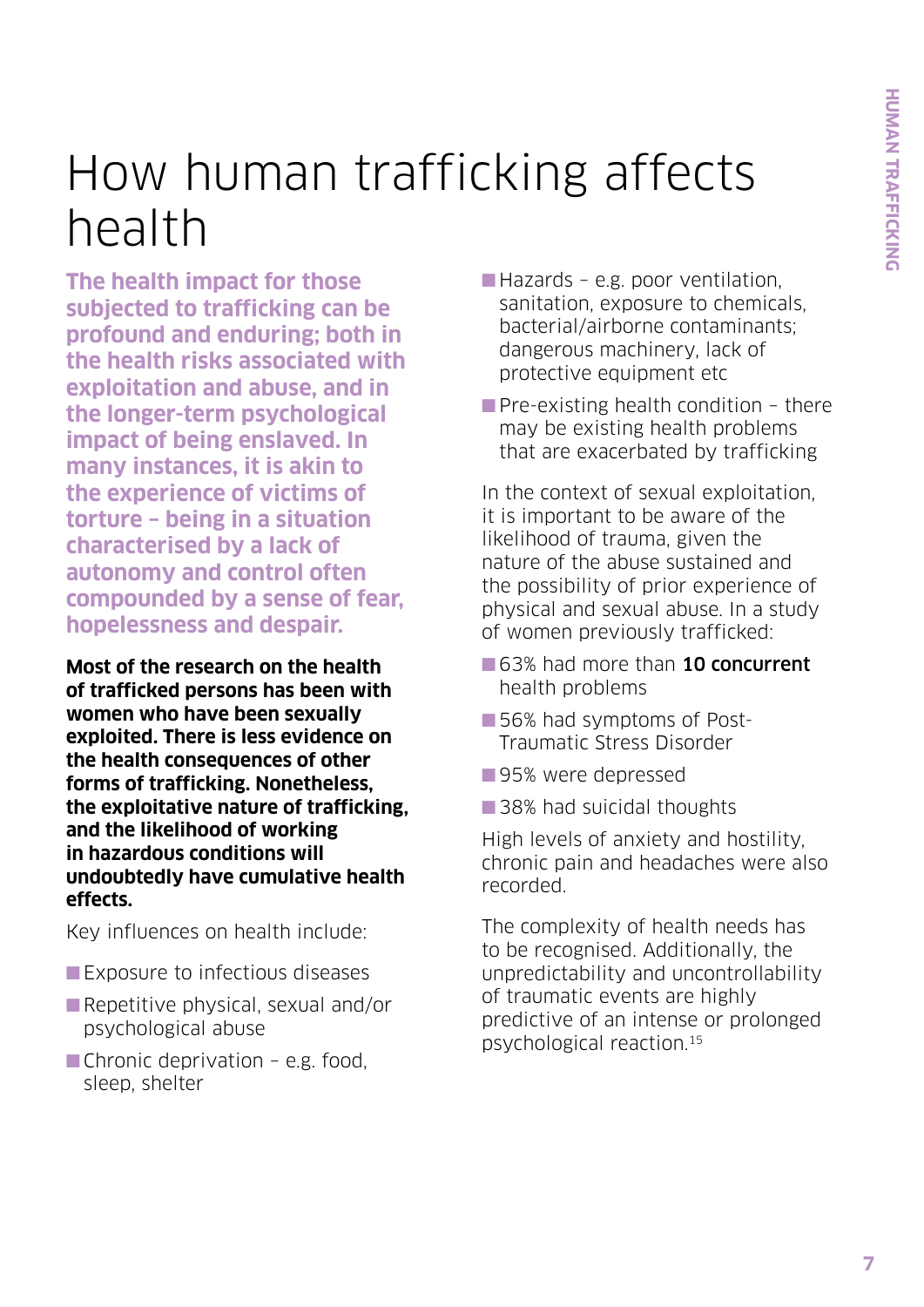### Health consequences of trafficking

- 
- Injuries, contusions, broken bones, burns
- Headaches; head injury
- Dizziness
- Abdominal pain
- Eye problems
- Dental problems/ malnourishment
- Exhaustion
- Dehydration
- Hypothermia, frostbite
- Repetitive syndromes e.g. back, neck and joint problems
- Respiratory problems
- **B** Skin infections, occupational dermatosis
- Gastro-intestinal infection (water and food related)
- Withdrawal symptoms from drugs and alcohol
- Blood borne viruses (Hepatitis B and C)
- Depression
- Stress
- Anxiety
- Disorientation
- Panic attacks
- Phobias
- Confusion
- Post-traumatic Stress Disorder (PTSD)
- Suicidal ideation
- Self-harm
- Substance misuse
- Cognitive dysfunction; memory problems
- Hostility
- Dissociation
- Delirium Tremens

### **Physical Mental Sexual/Reproductive**

- Sexually Transmitted infections (including Hepatitis B and HIV)
- Infestation, such as scabies, pubic lice
- Pelvic Inflammatory disease
- Unwanted pregnancy
- Unsafe abortion
- Vaginal fistula
- Rectal trauma
- Pelvic pain
- Urinary difficulties
- Gynaecological infections
- Discharge
- Disturbed menstrual cycle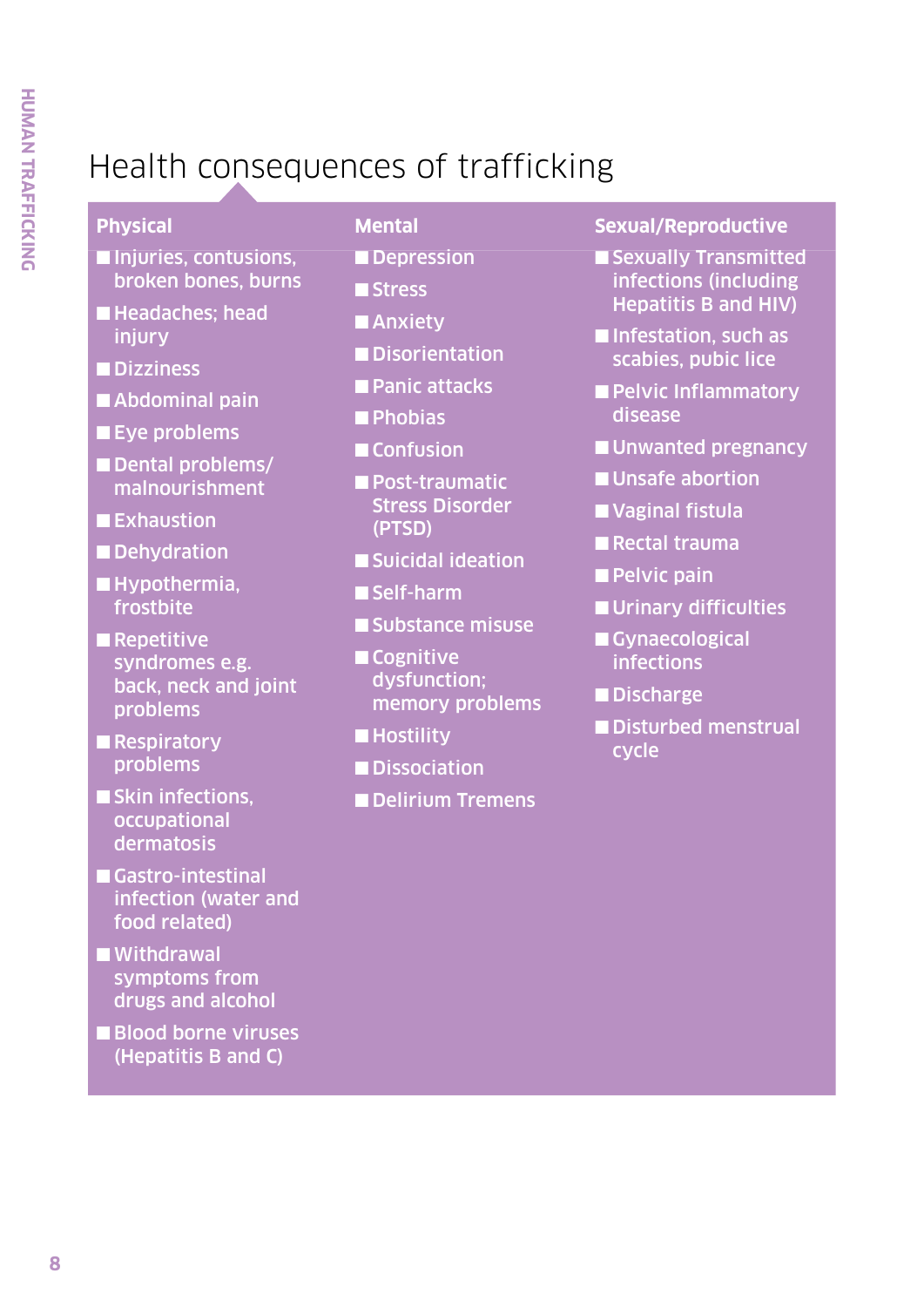### What is in place to help trafficked persons?

**The UK government has established the UK Human Trafficking Centre (UKHTC) to provide a consistent approach to the prevention of trafficking and provision of support to trafficked persons. It has also established a National Referral Mechanism to respond to victims.**

**In Scotland a number of areas have developed multi-agency protocols on human trafficking. These identify the key contacts for each agency, clarify the different levels of responsibility and provide information on local support arrangements.** 

#### **The National Referral Mechanism (NRM)**

This is a framework designed to assist in identifying victims of trafficking, and provide them with appropriate care and support. The 3-stage process is as follows:

#### Stage 1:

Where a potential victim of trafficking is identified, an agency categorised as a **First Responder** will refer him/her to a **Competent Authority** (CA) which will decide whether or not they have been trafficked. In the UK the CAs are the United Kingdom Human Trafficking Centre (UKHTC) or the United Kingdom Borders Agency (UKBA). The UKBA deals with cases where there are immigration issues that need to be settled.

First Responders in Scotland are:

- Police
- Designated NGOs Trafficking Awareness Raising Alliance (TARA), Migrant Helpline
- Local Authorities (Social Work Services (for children))
- UK Borders Agency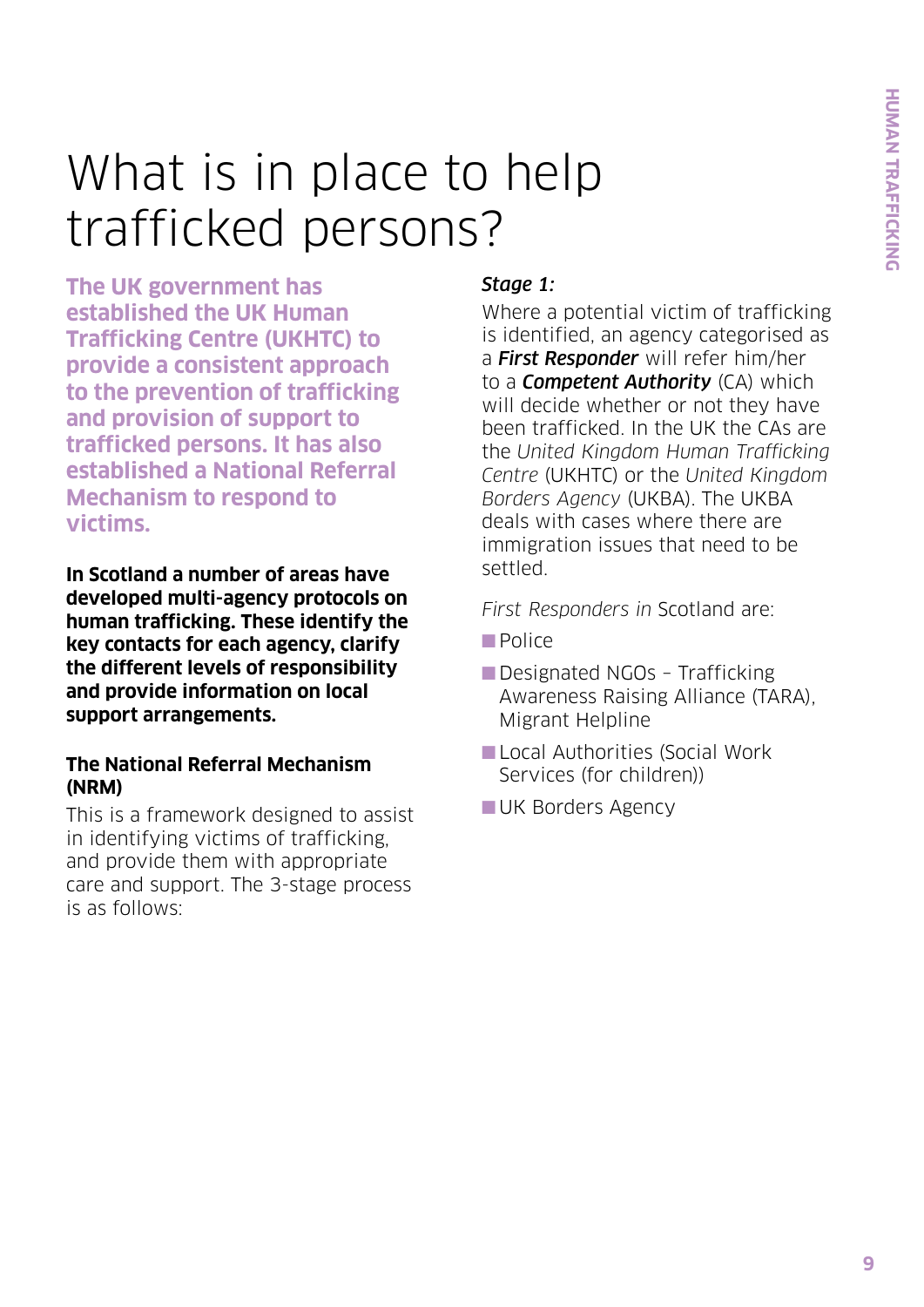Agencies who are not First Responders should contact one of the above for onward referral. **This should only be done with the permission of the person**. Any referral to the NRM is voluntary.

**Stage 2:** The CA will decide whether there are reasonable grounds to believe the individual is a potential victim of human trafficking. This is called the **Reasonable Grounds (RG) Decision**. They aim to make this decision within five working days of referral. The First Responders and the person concerned will be notified by letter of the outcome.

If the decision is positive there will be a recovery and reflection period of **45 days** during which the potential victim will be provided with support and protection while deciding what s/ he wants to do. A negative decision means the person will not be entitled to the same protection and assistance afforded trafficked persons.

**Stage 3:** During the 45 day reflection period, the CA gathers more information and makes a full and conclusive decision on whether the person is a victim of trafficking – the Conclusive Grounds (CG) Decision. Again, notification of the decision is made by letter.

**NB** There are cases in Scotland and the rest of the UK where people have not sought referral to the NRM.16 There are a number of reasons for this; some cannot see any additional benefits of doing so, others fear and mistrust the authorities, there may be immigration difficulties, or it could be due to fear of reprisal from the traffickers.

**A decision not to pursue referral must be respected.**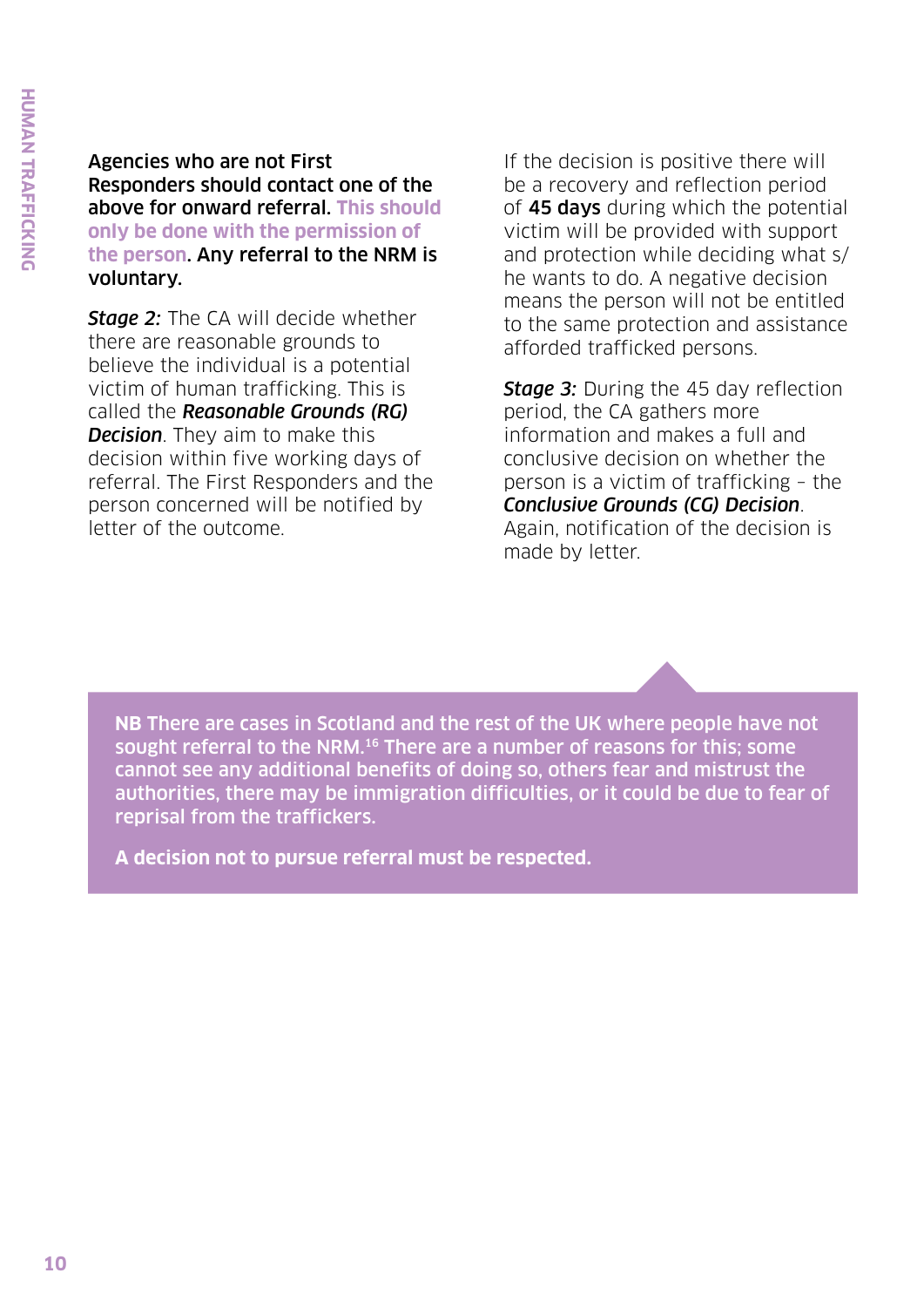### Your role as a health worker

**As a health worker you are in an ideal position to support victims of human trafficking.** Given the health risks associated with sexual exploitation and forced labour it is likely that at some point victims will interact with health services.

According to UN guidance, 'Health in a trafficking context is best viewed as cycle in which their exposure to harm and opportunities for health occur through a multi-stage process (see diagram). The health impact may be most acute in the destination stage but each stage poses risks to health'.<sup>18</sup>





It is also important to recognise that whatever stage they are in this process, they are trapped in a range of difficult social, legal, psychological and financial circumstances.

'The health provider who encounters a trafficked person or other exploited individual has a unique opportunity to provide essential medical care and vital referral options that may be an individual's first step towards recovery and safety'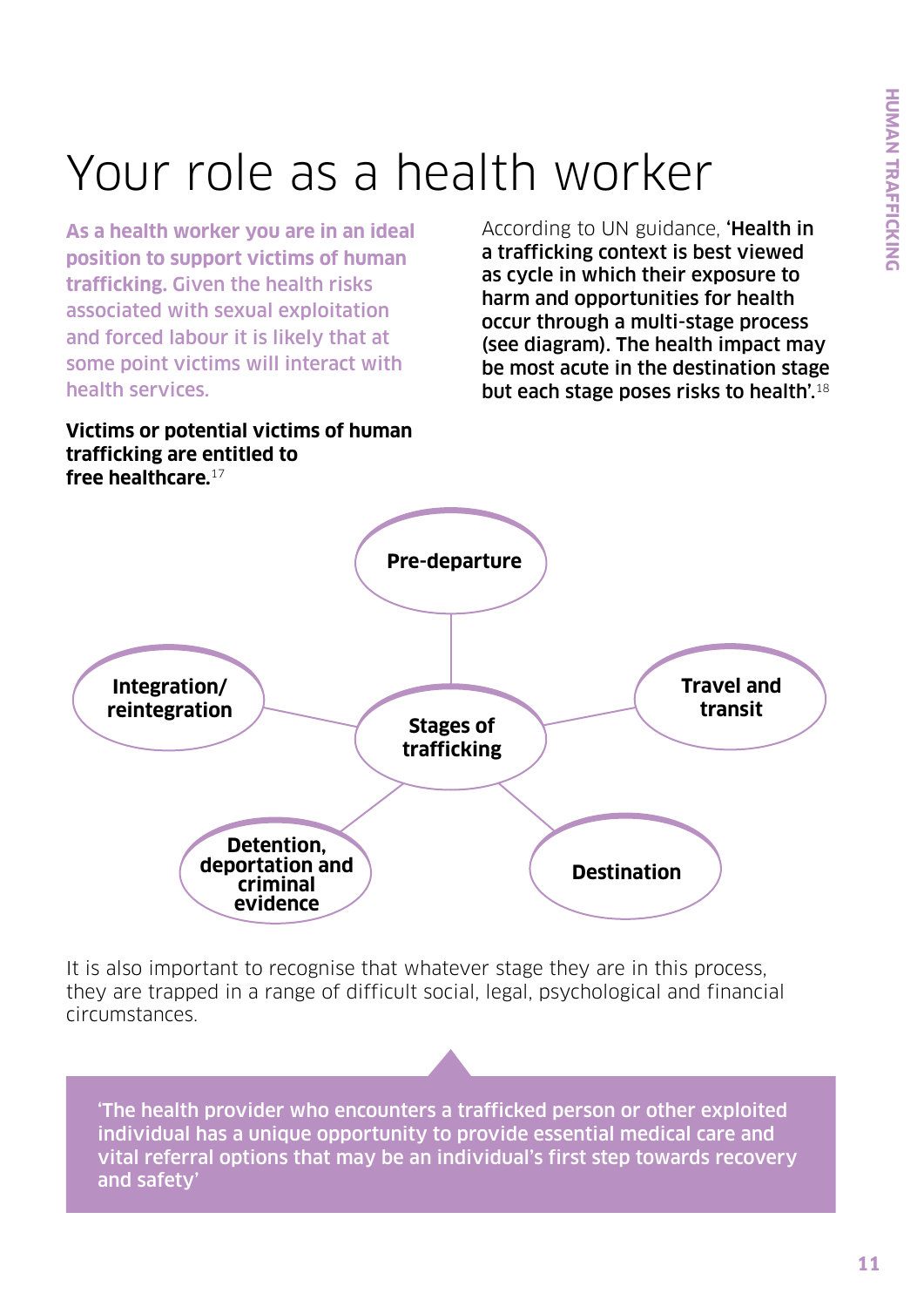### What every health worker can do

**In all cases health workers can improve the safety and health of trafficked persons by:**

- Being aware of the possibility of human trafficking
- Recognising signs and symptoms
- Broaching the subject sensitively
- Listening and making time
- Checking current safety position
- Giving information and referring on to other services
- Documenting and recording information accurately

Remember – a trafficked person may be a virtual prisoner, so seeing health staff may be a rare opportunity for him or her to tell someone about what is happening.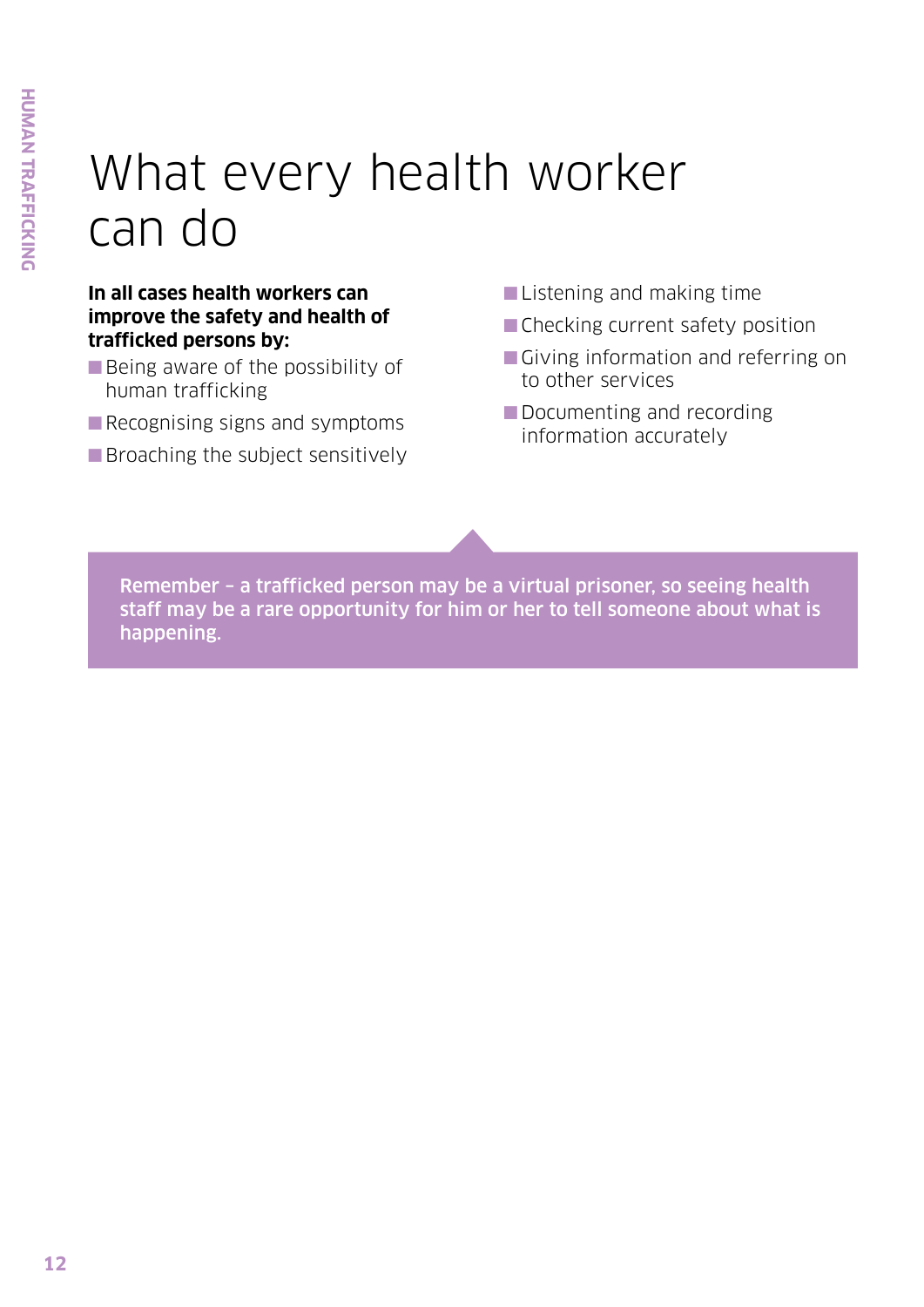# Identifying human trafficking

The relative invisibility of human trafficking means you may have treated a victim without recognising it. Improvements in detection by the criminal justice system and other support services mean it may become more common in healthcare presentations.

There are no definitive symptoms by which to identify trafficking. There are certain circumstances, however, which should serve to raise your index of suspicion around its possibility. The UN guidance notes that the following are potential 'red flags' that may indicate trafficking:19



#### **Key point**

Trafficked persons may have difficulty in articulating their fears or the nature of their health problems. They may not be familiar with the concept of 'trafficking' but instead blame themselves for bad luck or poor judgement. They are in an unfamiliar culture with possibly very little awareness of their legal rights or of the availability of help and support.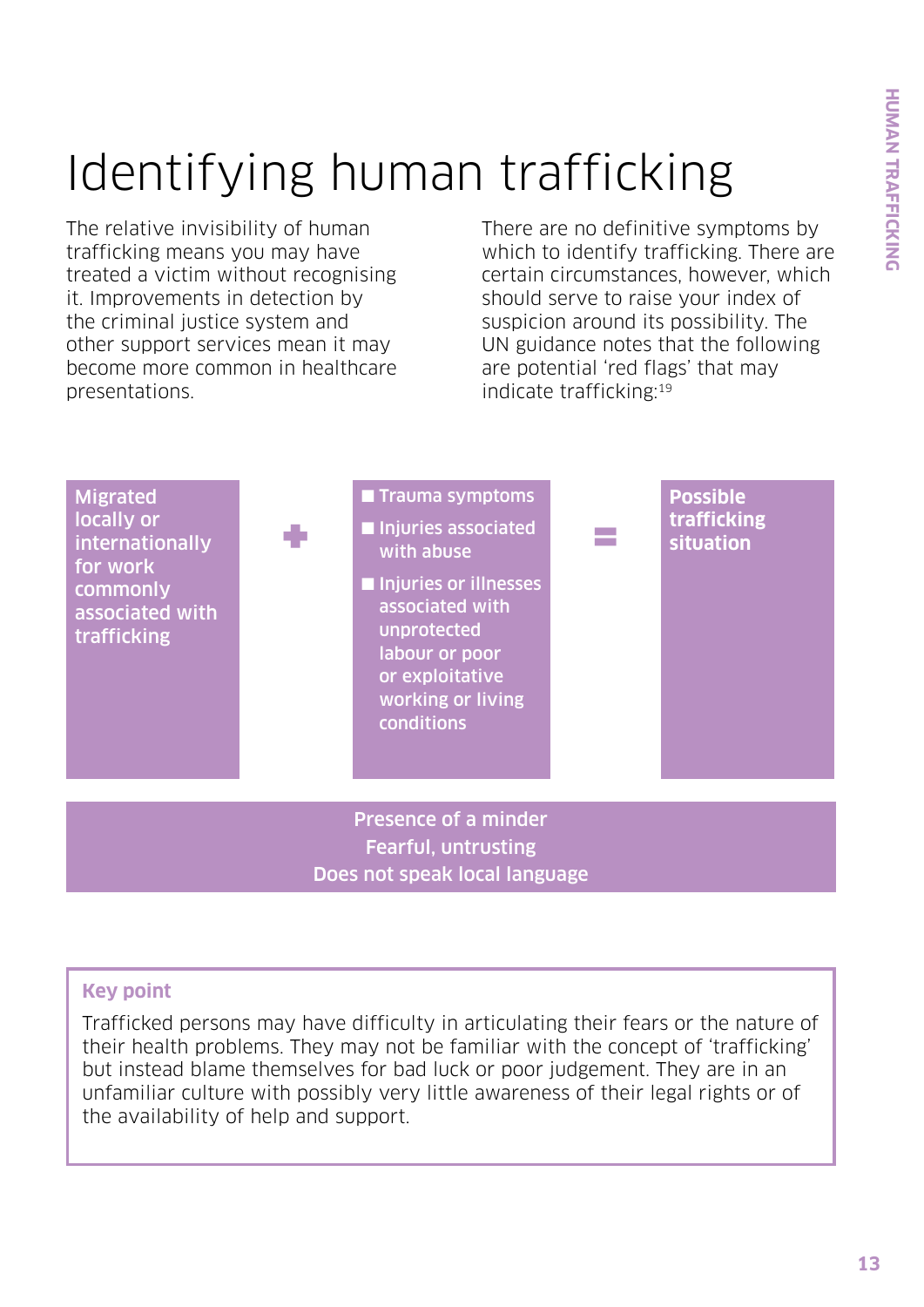### Supporting Disclosure

- Provide a private and confidential environment where they can speak without fear of being overheard
- Prioritise the safety of the patient, and listen to their assessment of their situation and risk
- See the patient alone, even if s/he is accompanied. The only exception should be a professional interpreter**.** Do not inquire about trafficking-related circumstances in front of others, including your patient's companion. To gain privacy with the patient, you could, for example, suggest that a private examination is required
- Treat the patient with respect and dignity. Understand the grave risks they may face in talking about trafficking
- Where possible offer the option of a female or male worker or interpreter, particularly in cases of suspected sexual violence
- Appreciate that they may have experienced trauma, particularly related to sexual exploitation, and be sensitive to possible indications of trauma e.g. hypervigilance,

mistrust, anxiety, numbing, dissociative state. Responding non-judgementally and reassuringly to them is important

- Do not rush the consultation. They may have some cognitive impairment as a consequence of the abuse and may find it difficult to remember details or make decisions
- Be sensitive to possible fear of contact with statutory agencies – they may have been told that they will be deported
- Avoid calling authorities such as police or immigration services unless you have the informed consent of the patient or where the threat of danger to the patient or others is such that you need to do so
- Be patient-centred in your approach. Recognise that the defining features of trafficking – the lack of control and predictability – make it important that they aren't further disempowered. Encourage them to participate in decisions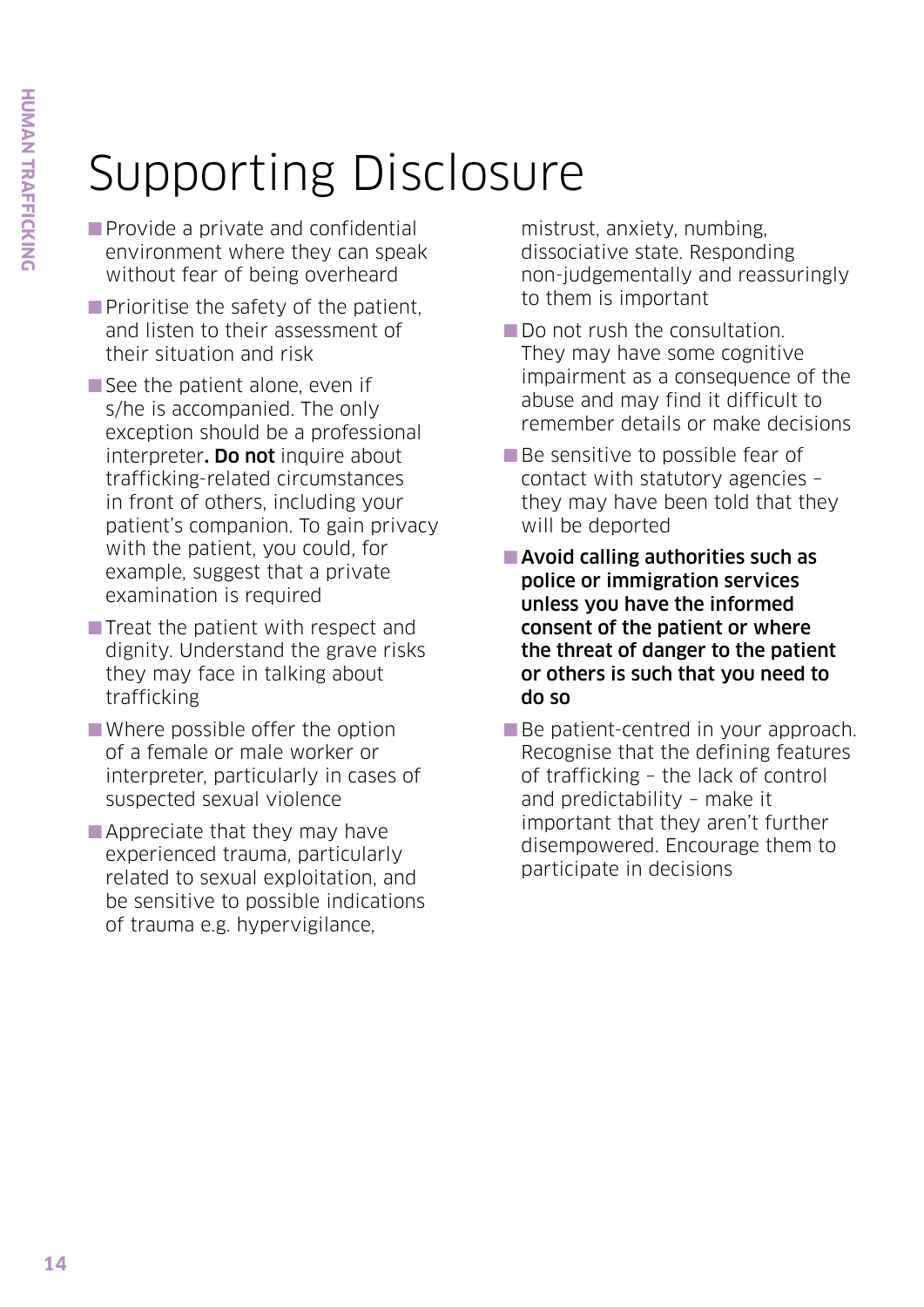#### **In all interactions with trafficked persons it is crucial to recognise and respect the potential cultural and language barriers.**

There may be very different perceptions of health and healthcare depending on the background of the trafficked person. They may be experiencing deep levels of shame about their experience, or be afraid

about how they will be treated. Although you cannot be an expert about all different cultures, adopting a respectful approach, checking out the meaning of their health problems and their experiences with them, and providing information in a way they can understand will contribute to making the health encounter positive and affirming.

"Culturally responsive care…respects that… in addition to language and literacy barriers, styles of communication, levels of mistrust, differing expectations of the health care system, gender roles and traditions and spiritual beliefs all contribute to how a person experiences illness and responds to care".20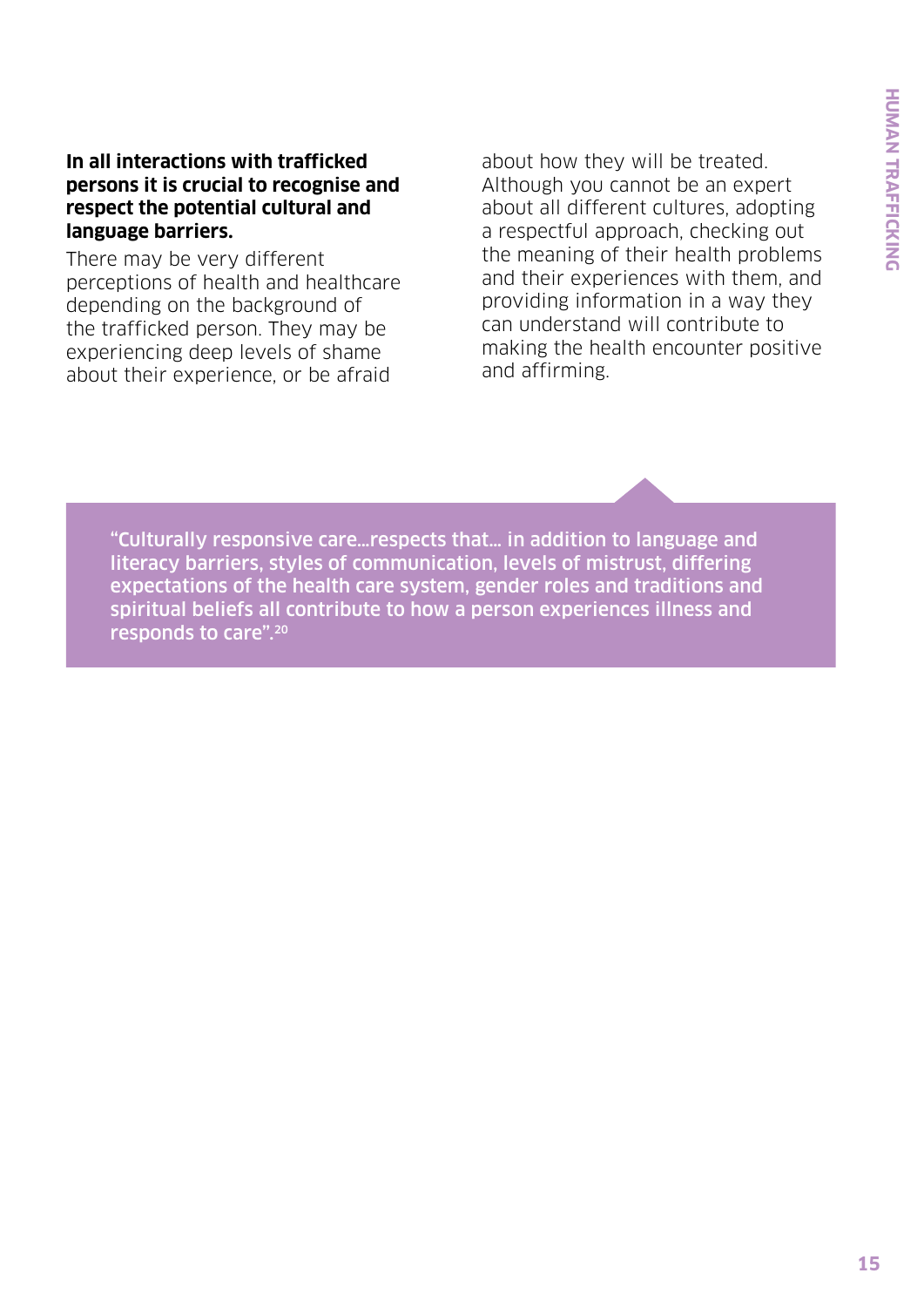### When you suspect someone has been trafficked

### **The following approach is adapted from good practice recommendations.**<sup>21</sup>

- Ensure the environment is conducive to disclosure and the above conditions are met
- Broach the subject sensitively through gentle questioning around their health and living circumstances. Below are some examples that can be adapted depending on the individual's health condition22,23
	- » 'You look very pale. Can you tell me about your diet? What have you eaten over the last week? Last month?'
	- » 'You are coughing a lot. I need to know about your home situation. Can you tell me about your home and bedroom? Are you sharing with others?'
	- » 'Were you injured while working?' 'Can you tell me about your work and how you were injured?'
	- » 'Is this the first time or do you have other injuries?'
	- » 'Can you leave your job or situation if you want?' 'Have you been threatened or harmed in any way?'
	- » 'Is anyone forcing you to do anything you don't want to do?'
- Assess the impact on the patient's health and ensure s/he receives appropriate treatment. Good practice guidelines recommend

conducting a thorough physical examination given the multiple health problems experienced by victims. This includes:

- » Full medical history
- » Questions around head trauma, eyes/ears/nose and throat
- » Respiratory, cardiovascular, gastro-intestinal, muscoskeletal and neurological history questions
- » Dermatological and nutritional queries
- » If possible, assess the mental health of the patient or refer for an assessment if you have concerns

#### ■ For victims, or suspected victims, of **sexual violence:**

- » Ask about any history of rape or other sexual trauma
- » Treat any immediate physical or medical conditions and ascertain whether or not the patient wishes to report this to the police. If so, a forensic examination will be arranged
- » Limit invasive examination and assess the need for further testing e.g. for STIs, pregnancy

(for further guidance refer to: What Health Workers Need to Know About Commercial Sexual Exploitation and What Health Workers Need to Know About Rape and Sexual Assault, NHS Scotland, 200924)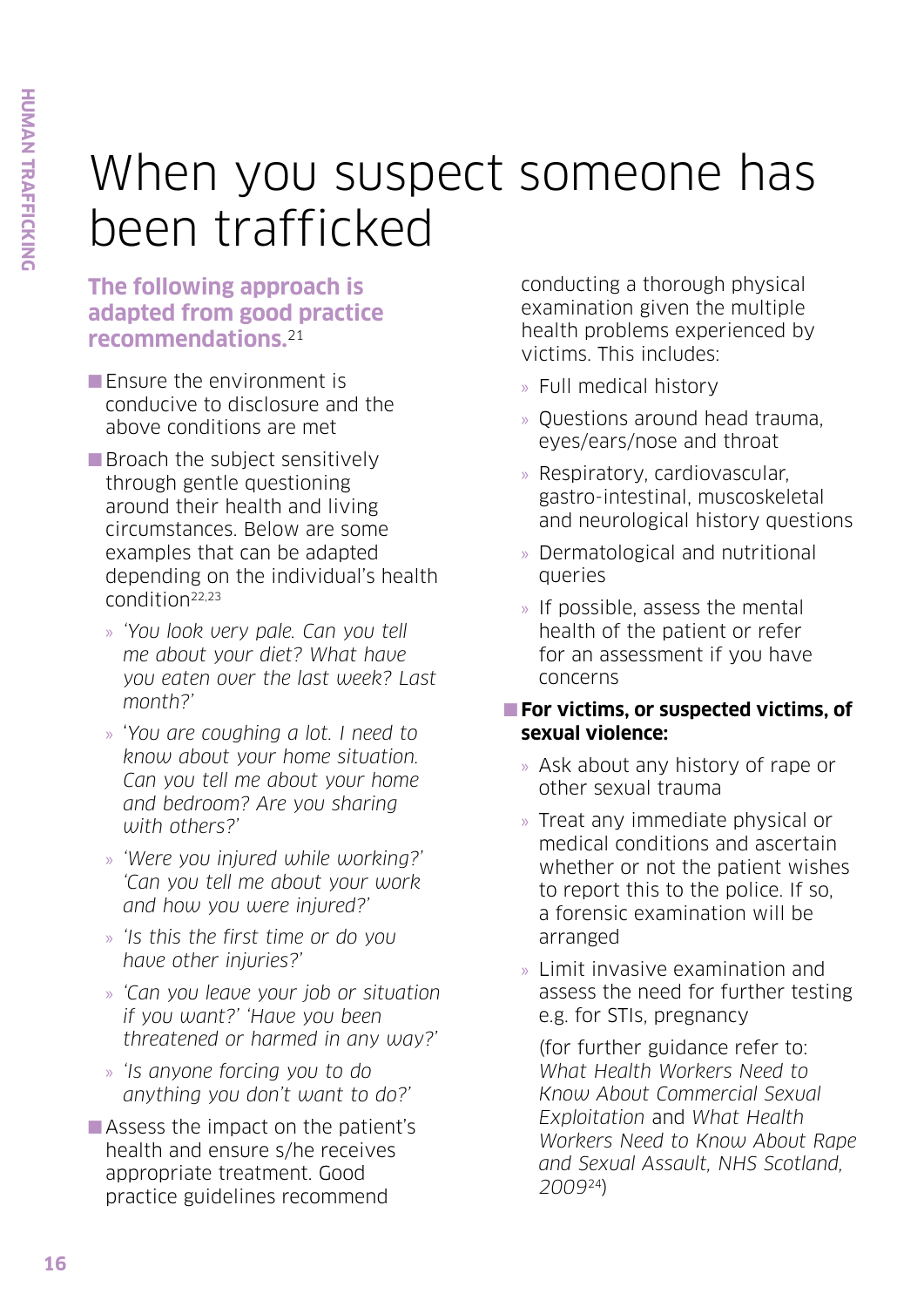- Assess safety  $-$  is there an immediate or future safety risk? In cases of immediate danger – can you contact other agencies? Do they want you to contact the police? Does the level of threat require you to take action?
- Discuss the options available with the patient. Provide information on the National Referral Mechanism and contact one of the First Responders on their behalf if required. Make sure they are aware of the implications of this e.g. if they have insecure immigration status, the case will be referred to the UKBA
- Advise of agencies that can help even if no NRM referral is wanted:
	- » TARA will help women in situations of sexual exploitation and assist them access other support services including access to safe accommodation
	- » Migrant helpline will provide support to men who have been sexually exploited, and to all persons trafficked into forced labour
	- » ARCHWAY rape and sexual assault service will support all victims of recent sexual violence in the Strathclyde Police area

(Further services are detailed in the Resources section)

- Depending on the degree of freedom they have, it may not be possible to access these services on their own or to follow aspects of a safety plan. Discuss whether more assistance is needed to contact other agencies
- Offer a further appointment. A health appointment may be one of the few occasions where they are allowed some freedom of movement. This may provide the opportunity for getting further help

#### It is vital that the trafficked person decides what course of action to take.

#### **Where you are concerned that they won't come back**

- Maximise your encounter with the patient
- Offer as much information as possible about their health condition and treatment. Ensure they know they can access health services freely
- Provide information on support services. Ensure this is discreet and safe e.g. provide helpline numbers on paper that can be hidden in clothing
- If applicable and possible, provide a complete regimen of prescribed medication in that single encounter – assuming they will not return for follow-up treatment and assessment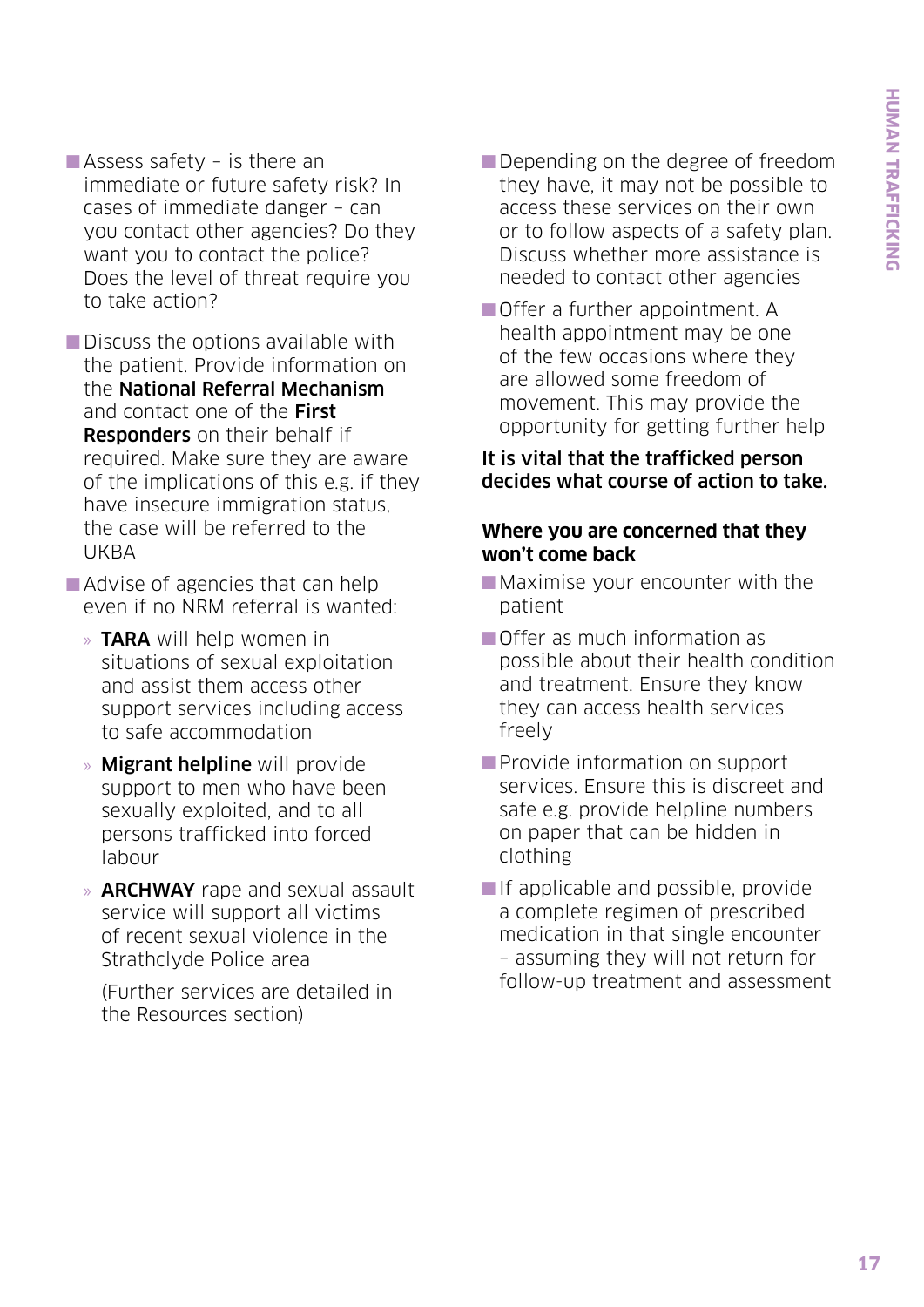#### **Documenting and recording**

Keep accurate and detailed records.

Record the following:

- Nature of health problem, with details of any injuries and symptoms and any concerns you may have
- What the patient says and not what you think, although it is important to note any concerns or suspicions
- Outcome of risk assessment
- Any action taken or advised

#### **Sharing information**

You may need to share information about a particular case. It may be required by law or it may be necessary to share information with support agencies to make sure that a trafficked person is safe and properly supported. This is not automatic, however, and there may be a risk of deterring such people from seeking medical attention if their request for confidentiality is not respected. Reporting information may also endanger their safety if traffickers can trace it back to them.

It may be the case that there are local arrangements for providing intelligence on crimes such as human trafficking which allow for anonymised information to be shared with the police, for example, alerting them to the possibility of forced labour in certain areas. It is crucial, however, that in passing on this intelligence the safety of the individual is maintained.

There are circumstances where information may be shared without a patient's consent. For example, if there is a threat of imminent danger to them or others, or if doing so may prevent or support the investigation of a serious crime. Balancing responsibility for patient confidentiality against disclosure in the public interest requires careful consideration. The decision to share information without consent needs to be considered on an individual case basis with regard both to the law and the particular circumstances of the case. Discussion with a senior colleague or line manager is of paramount importance in this instance.

You must, of course, make sure that you comply with all your legal requirements.

It is good practice to:

- Get the patient's permission before you pass on information and seek advice if you are in any doubt
- Ensure that the information shared is proportionate and limited to the relevant details
- Make the patient aware, if possible, of the need to share information when they do not wish you to do so
- Avoid divulging confidential information by accident, for example, if you are approached by someone saying they are a relative or support person of the individual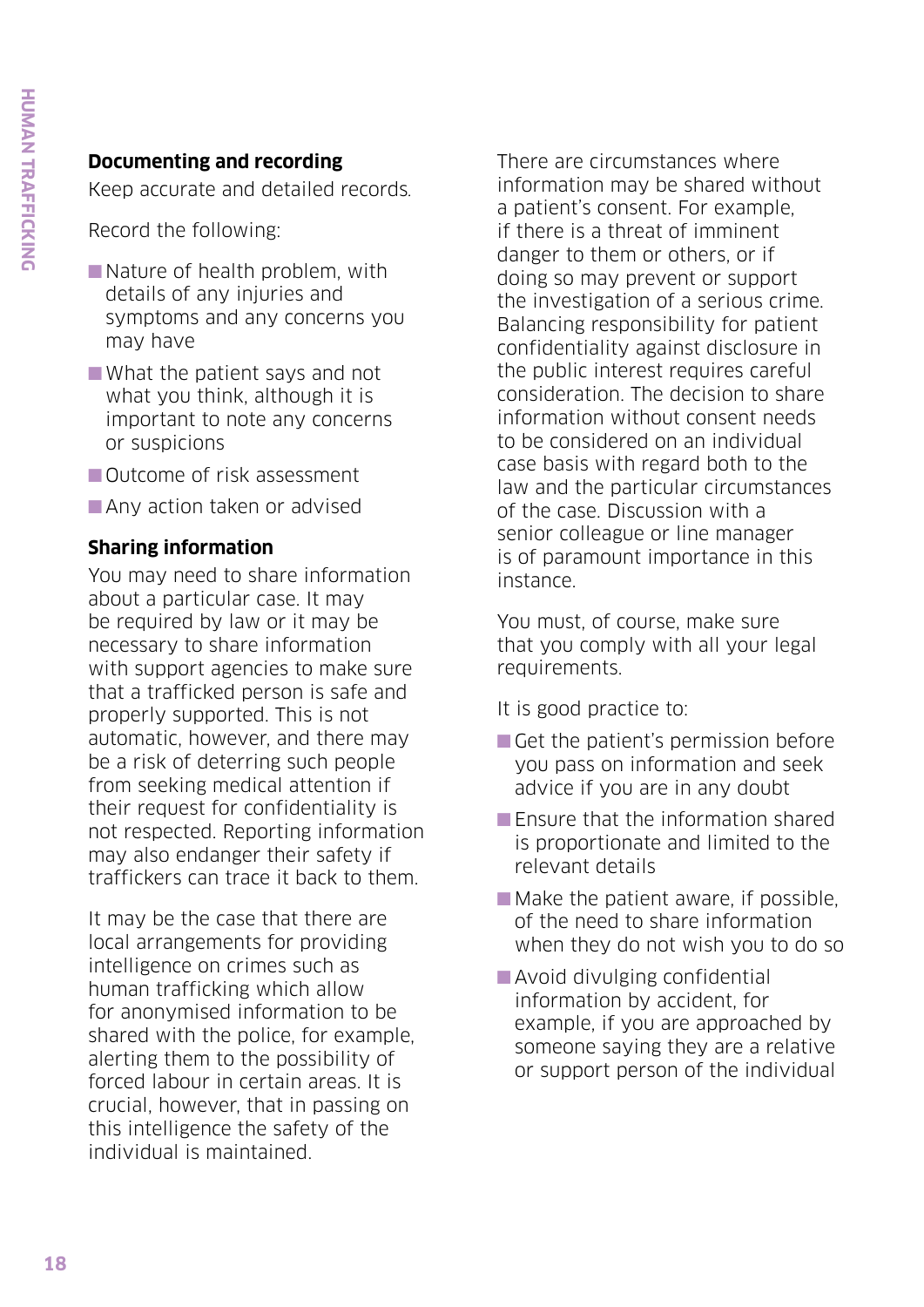- Be guided by your professional code of conduct on confidentiality and information sharing, and your organisation's protocols
- Seek guidance from senior colleagues identified by your Board who can advise on the appropriateness of sharing information with the police in accordance with national directives<sup>25</sup>
- Record a clear account of the decision making process involved when sharing information

There may be a local multi-agency protocol on trafficking in your Board area which will provide further guidance on information sharing.

#### **Follow up**

Your intervention will depend on the setting you work in. You may only see the person once, for example, in an emergency setting. If possible, it is helpful to offer a follow up appointment. Always consider their safety and how any approach you make might affect this.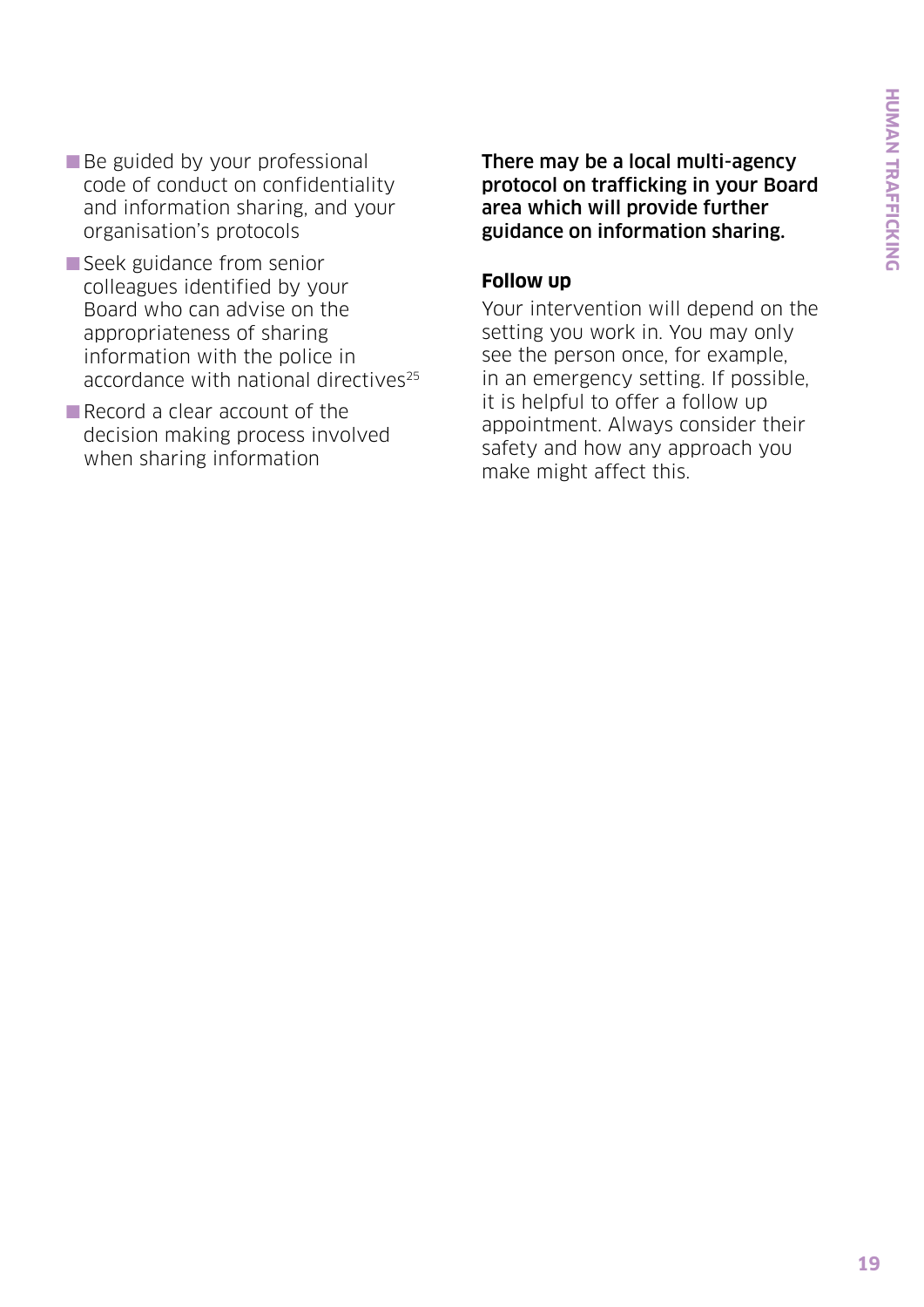### Support for staff

Supporting someone who is experiencing, or has experienced, trafficking can be stressful. At times it can be distressing to hear accounts of trauma and abuse, and staff are sometimes worried that they may be overwhelmed by it. It is also common to feel frustrated or helpless

if you cannot 'solve' the problem or if you find it difficult to accept that a trafficked person is not ready or able to leave an abusive situation. It is important to recognise how you feel and seek support or guidance from a supervisor or colleague.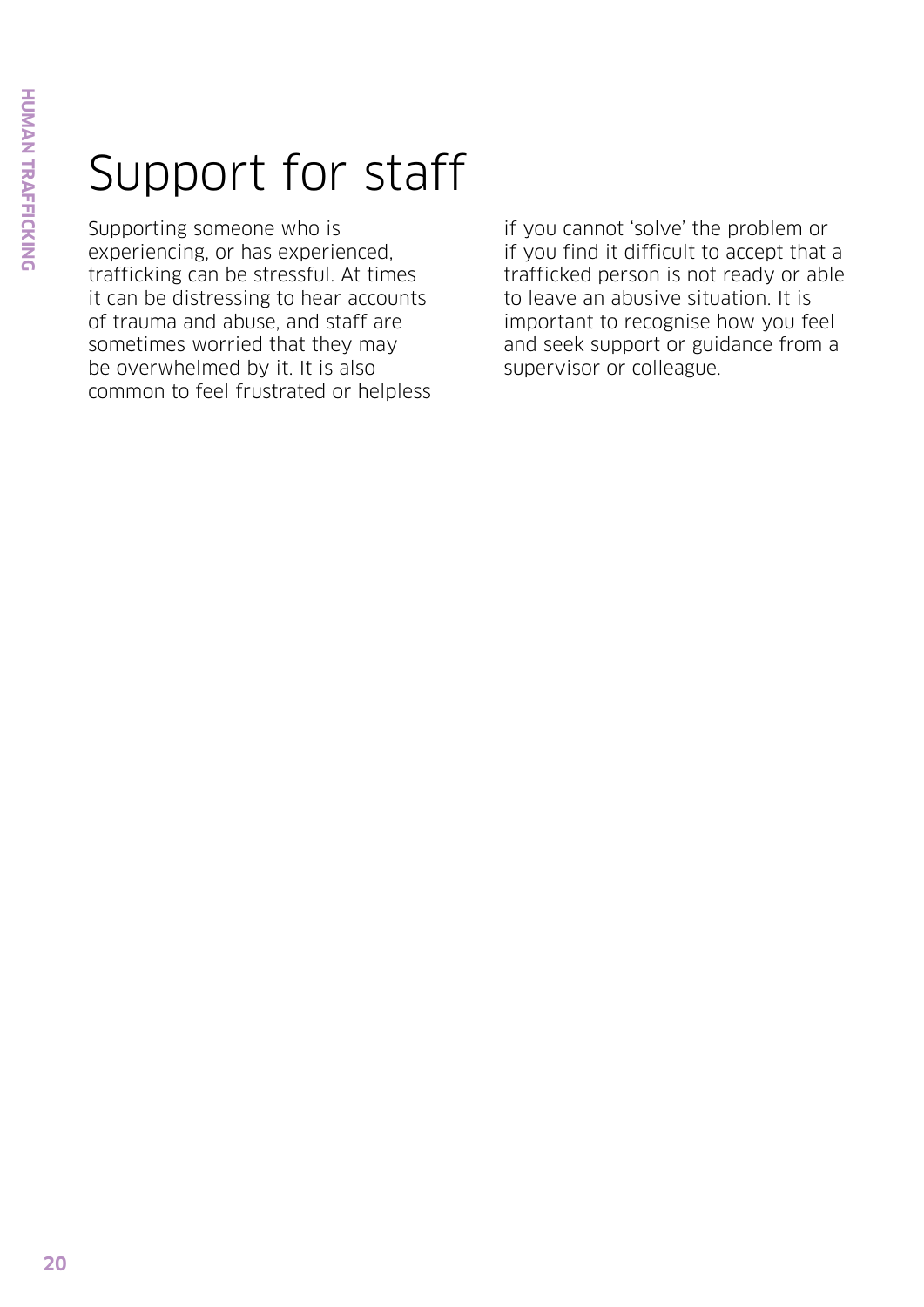## Further information and referral

#### **Trafficking Awareness Raising Alliance (TARA)**

Funded by the Scottish Government, TARA provides an assessment and support service to women over the age of 18 years who have been trafficked for commercial sexual exploitation into and across Scotland. Based in Glasgow but provides a Scottish wide service. Support can include safe accommodation, a mobile phone, clothing, and basic toiletries, advocacy and access to mainstream services such as counselling, legal advice and health care. TARA will also encourage women to speak to police about their experience and assist them in that process.

TARA is a named First Responder for The National Referral Mechanism and can provide advice, guidance and additional information for partner agencies.

#### **Tel: 0141 276 7729**

#### **Migrant Helpline**

This charity is funded by the Scottish Government to provide support to all trafficked victims of economic exploitation and support to adult males trafficked for the purposes of sexual exploitation.

#### **Tel**: **07837 937737**

#### **The United Kingdom Human Trafficking Centre (UKHTC)**

The United Kingdom Human Trafficking Centre (UKHTC) can provide 24-hour assistance and support to those dealing with trafficking of human beings. The centre can provide information and advice in relation to legal and immigration issues, current trends and developing operations.

**Tel: 0844 778 2406 (24 hours)**  [www.ukhtc.org](http://www.ukhtc.org)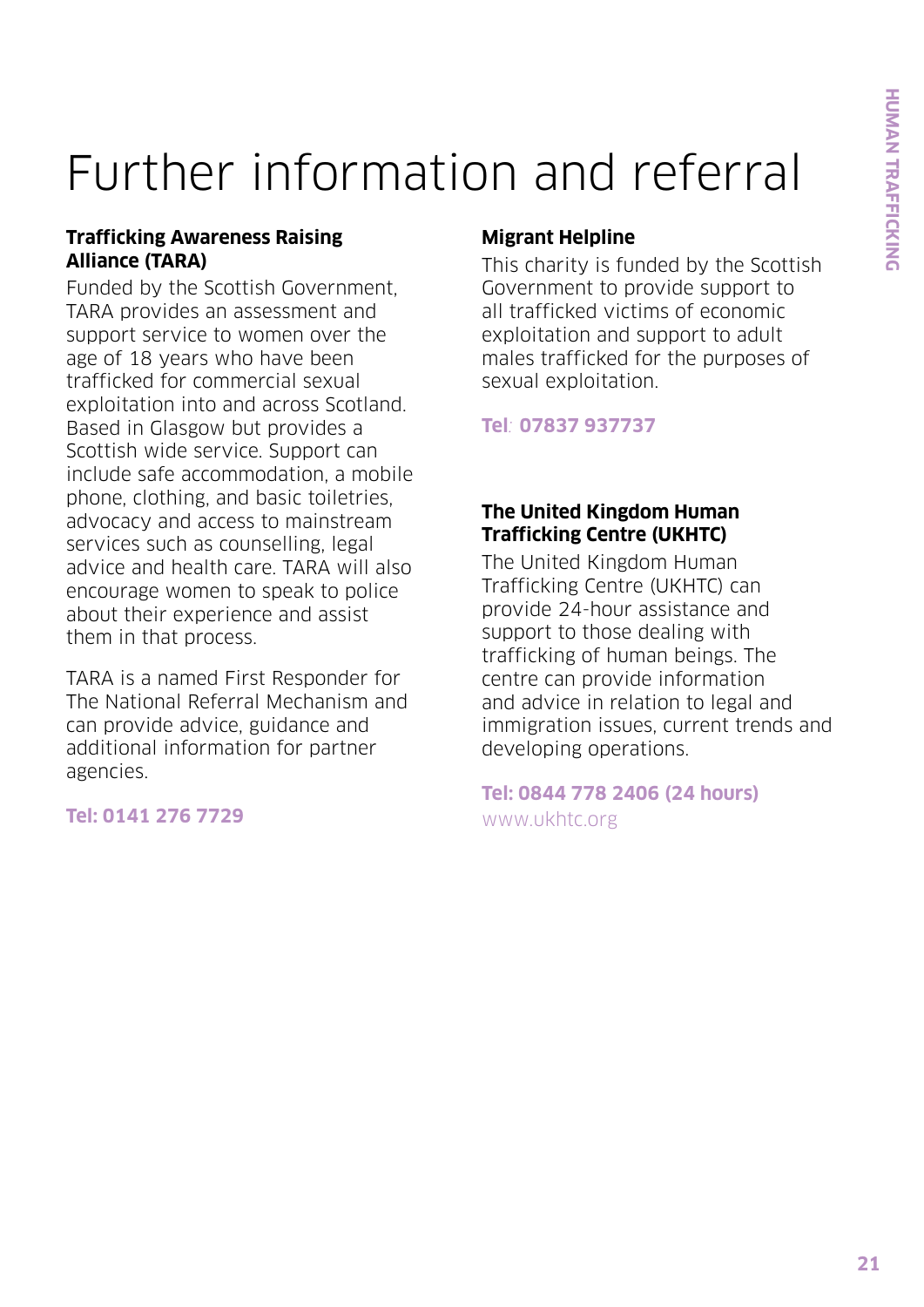#### **ARCHWAY Rape and Sexual Assault Centre**

Service for female and male victims of recent rape and sexual assault. Provides translators, follow up care, support sessions and referral to appropriate agencies. Works closely with TARA to support victims of trafficking for sexual exploitation. Victims do not need to engage with the police to access service.

#### Covers Glasgow and Strathclyde area. Open 7 days per week, 24 hours a day.

**Tel: 0141 211 8175**  [www.archwayglasgow.com](http://www.archwayglasgow.com)

#### **COMPASS**

Specialist mental health service for asylum seekers and refugees (including those who have been trafficked), and who are experiencing moderate-severe mental health difficulties stemming from trauma. The service covers NHS greater Glasgow and Clyde area and offers case consultation and training for staff, as well as specialist mental health assessments (including joint assessment) and interventions for the effects of trauma. The service has a remit for children and young people and adults.

#### **Tel: 0141 630 4985**

[www.nhsggc.org.uk/compass](https://web.nhs.net/owa/redir.aspx?C=e3ea5c19b0b442c08de7cd24da27bb56&URL=http%3a%2f%2fwww.nhsggc.org.uk%2fcompass)

#### **International Organisation for Migration (IOM)**

IOM can help with returning EU victims of trafficking to their country of origin. The organisation may assist to sort out travel documents in liaison with the relevant embassy and in some cases provide financial assistance in purchasing travel tickets and provide support for the journey home. IOM is an international organisation and may also be able to provide support in various countries of origin.

#### **Tel: 0207 811 6060**

#### [www.iomlondon.org](http://www.iomlondon.org)

For victims coming from non EEA countries. **Refugee Action** can assist with them returning home.

#### **Tel: 0808 800 0007**

#### **Scottish Refugee Council**

Advice, information and assistance to asylum seekers and refugees.

#### **Tel: 0141 248 9799**

[www.scottishrefugeecouncil.org.uk](http://www.scottishrefugeecouncil.org.uk)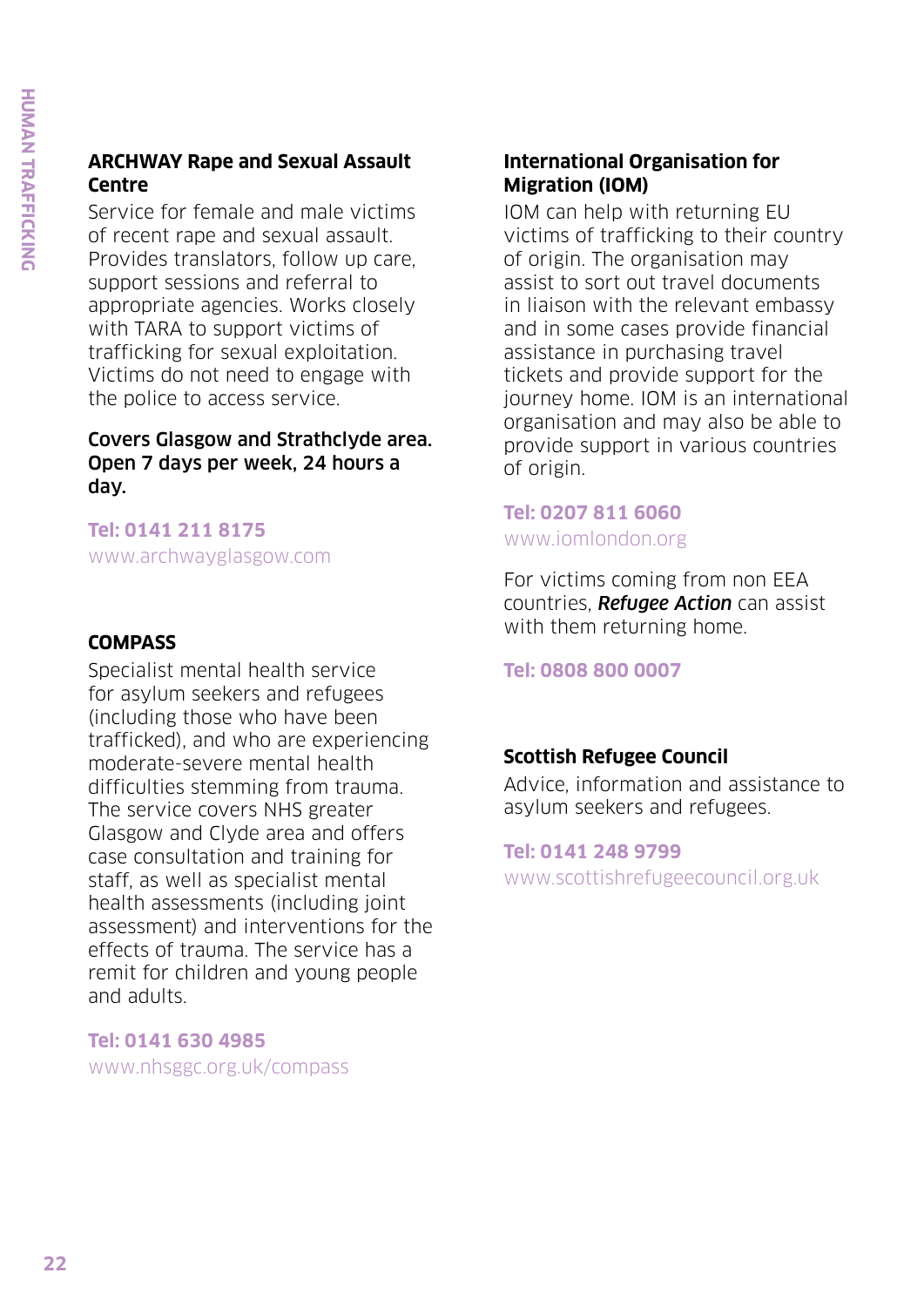### References

- <sup>1</sup> Available at [www.gbv.scot.nhs.uk](http://www.gbv.scot.nhs.uk)
- <sup>2</sup> The Action against Trafficking Convention is based on the UN Convention on Transnational Organised Crime, and its supplementary protocol to Prevent, Suppress and Punish Trafficking in Persons, Especially Women and Children (2003) which is referred to as the Palermo Protocol. [http://www.unodc.org/](http://www.unodc.org/unodc/en/treaties/CTOC/index.html) [unodc/en/treaties/CTOC/index.html](http://www.unodc.org/unodc/en/treaties/CTOC/index.html)
- <sup>3</sup> International Labour Organisation, Forced Labour Statistics Factsheet (2007).
- <sup>4</sup> United Nations Office on Drugs and Crime (2009): A Global Report on Trafficking in Persons. www.unodc.org/documents/Global Report on TIP.pdf
- <sup>5</sup> International Labour Organisation. Forced Labour Statistics Factsheet (2007).
- <sup>6</sup> Jackson, K. Jeffey, J. and Adamson, G. (2010) 'Setting the Record' The Trafficking of migrant women in the England and Wales off-street prostitution sector. Project Acumen, ACPO. www.acpo.police.uk/documents/ crime/2010/201008CRITMW01.pdf
- <sup>7</sup> Equality and Human Rights Commission Scotland (2011) Inquiry into Human Trafficking in Scotland.
- <sup>8</sup> Data from the National Referral Mechanism cited in Equality and Human Rights Commission Scotland (2011) Inquiry into Human Trafficking in Scotland.
- <sup>9</sup> Child Exploitation and Online Protection (CEOP) Centre (2010) Strategic threat Assessment of Child Trafficking in the UK. [http://www.ceop.police.uk/](http://www.ceop.police.uk/Publications/) [Publications/](http://www.ceop.police.uk/Publications/)
- <sup>10</sup> Scotland's Commissioner for Children & Young People and Centre for Rural Childhood, Perth College UHI (2011) Scotland: a safe place for child traffickers? Access at: [www.sccyp.org.uk](http://www.sccyp.org.uk/publications/adult/policyandresearch)
- <sup>11</sup> International Labour Organisation. Forced Labour Statistics Factsheet (2007).
- <sup>12</sup> International Labour Organisation. Forced Labour Statistics Factsheet (2007)
- <sup>13</sup> Zimmerman, C et al. (2006). Stolen Smiles: The physical and psychological health consequences of women and adolescents trafficked in Europe.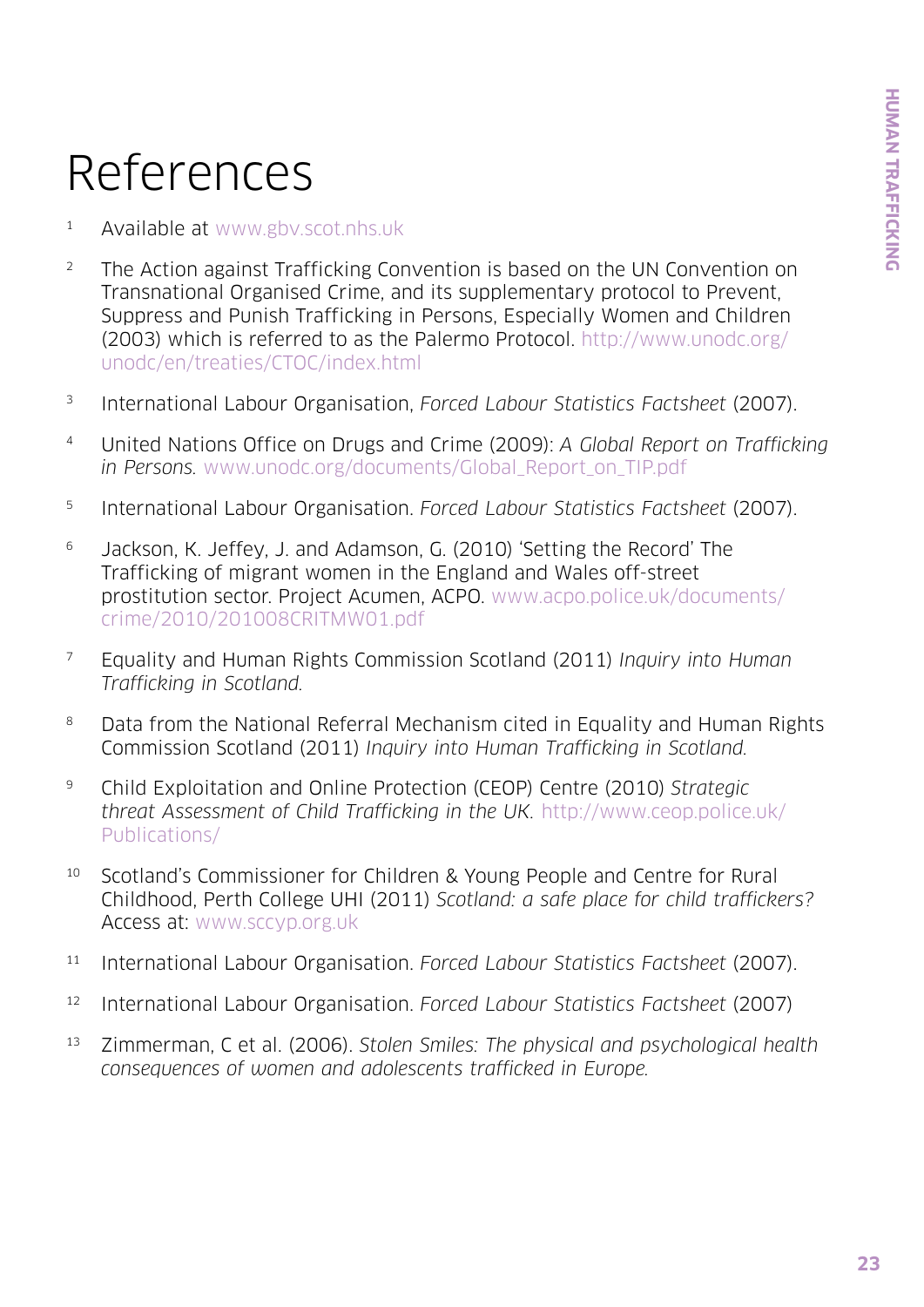- **HUMAN TRAFFICKING HUMAN TRAFFICKING**
- <sup>14</sup> International Organisation for Migration (IOM), UN Global Initiative to Fight Human Trafficking (UN.GIFT) and London School of Hygiene and tropical Medicine (2009) Caring for trafficked Persons. Guidance for Health Providers. http://publications.iom.int/bookstore/index.php?main\_page=product [info&cPath=1&products\\_id=510](http://publications.iom.int/bookstore/index.php?main_page=product_info&cPath=1&products_id=510)
- <sup>15</sup> See 12
- <sup>16</sup> The Anti-Trafficking Monitoring Group (2010). Wrong Kind of Victim? One year on: an analysis of UK measures to protect trafficked persons. [http://www.](http://www.antislavery.org/english/resources/reports/download_antislavery_publications/trafficking_reports.aspx) [antislavery.org/english/resources/reports/download\\_antislavery\\_publications/](http://www.antislavery.org/english/resources/reports/download_antislavery_publications/trafficking_reports.aspx) [trafficking\\_reports.aspx](http://www.antislavery.org/english/resources/reports/download_antislavery_publications/trafficking_reports.aspx)
- <sup>17</sup> Chief Executive's Letter \_09 (2010). 'Overseas Visitors' Liability to Pay Charges for NHS Care and Services [http://www.sehd.scot.nhs.uk/mels/CEL2010\\_09.pdf](http://www.sehd.scot.nhs.uk/mels/CEL2010_09.pdf) NB In 2008 an amendment was made to the NHS (Charges to Overseas Visitors) (Scotland) Regulations 1989 to exempt victims, or possible victims, of human trafficking from secondary (hospital) healthcare charges. While the Charging Regulations do not apply to general medical services (GMS) provided by: general practitioners; community pharmacists; optometrists; dentists etc, victims of human trafficking should not be charged for GMS.
- <sup>18</sup> See 14
- <sup>19</sup> See 13
- <sup>20</sup> See 13
- <sup>21</sup> See 13
- <sup>22</sup> See 13
- <sup>23</sup> US Dept of Health & Human Services. The Campaign to rescue and restore victims of human trafficking.
- <sup>24</sup> Available at [www.gbv.scot.nhs.uk](http://www.gbv.scot.nhs.uk)
- <sup>25</sup> Information Sharing between NHSScotland and the Police. Chief Executive's Letter (CEL\_13 2008).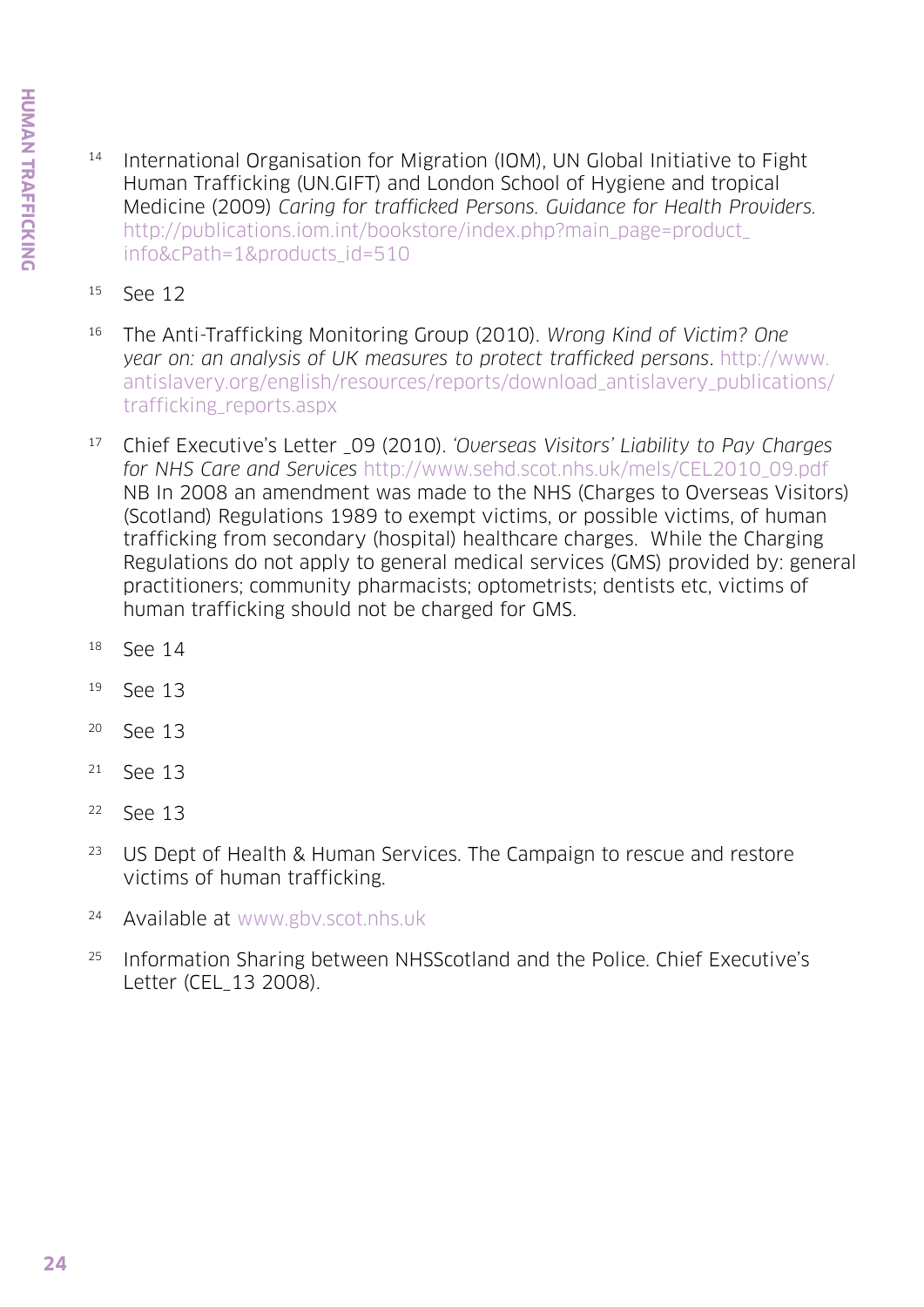**HUMAN TRAFFICKING HUMAN TRAFFICKING**